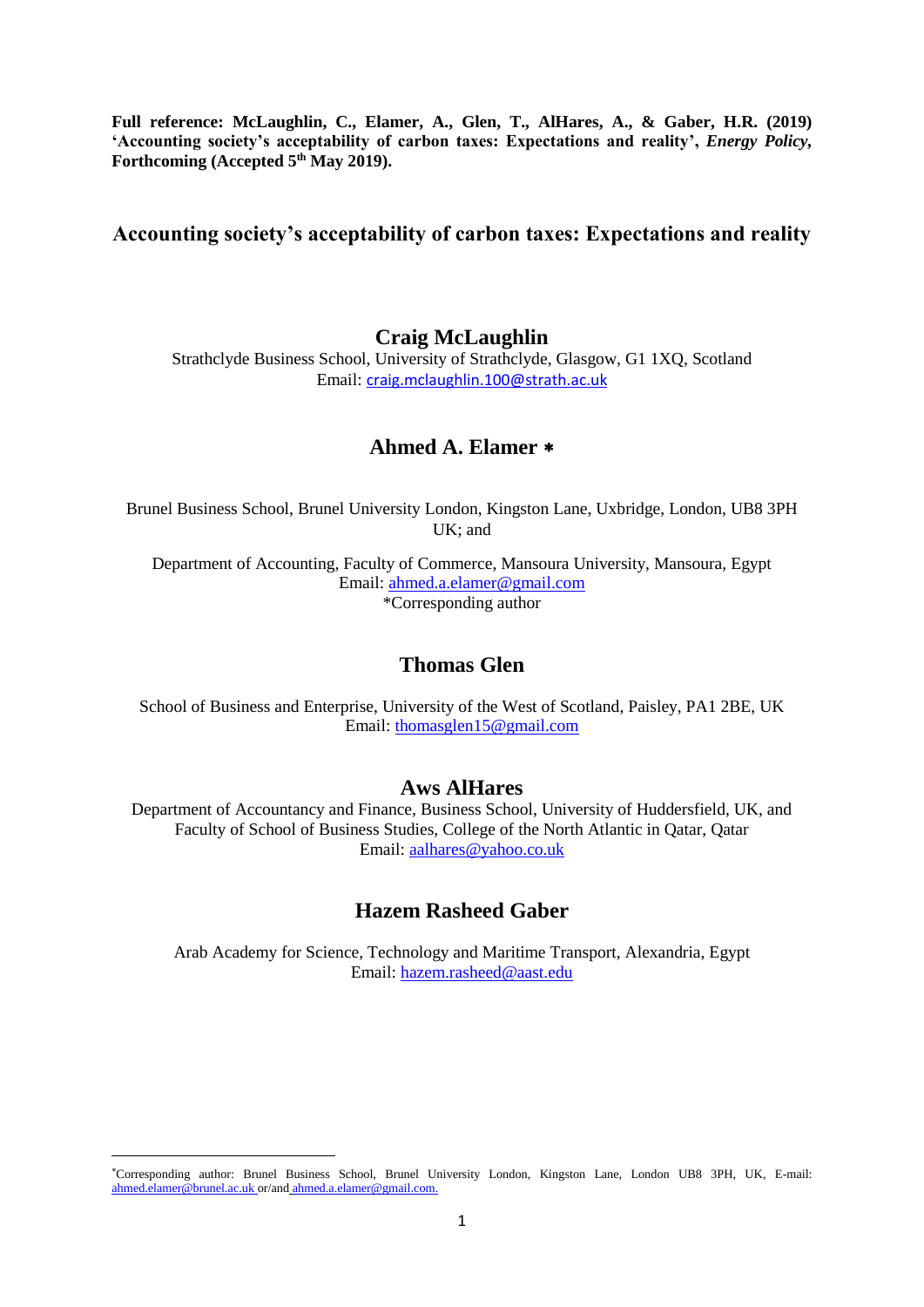#### **Accounting society's acceptability of carbon taxes: Expectations and reality**

#### **Abstract**

This article seeks to examine accountants' perceptions of carbon taxes in addressing climate change. Specifically, it aims at (i) a better understanding of accountants opinions on carbon taxes; (ii) how energy companies have adapted their business operations since introducing carbon tax. The article's primary sources of data are (1) a 2018 survey distributed to 45 accounting professionals in Scotland, which specialise in energy finance and a formal interview with a regional finance director of a multinational energy company. The results show how the accountants are in favour the carbon tax due to its positive environmental impact, however, do not agree with the associated rising utility costs. Though, carbon tax, from an energy business' perspective, is viewed negatively due to its effects on the end users of energy. This study contributes to the current research by demonstrating the role of accounting society in boosting public awareness of climate change. The findings of this study will help regulators and policy makers in the UK to evaluate the adequacy of current carbon tax reforms and to promote the public awareness of climate change to reduce carbon emissions.

*Keywords:* Carbon Emissions, Carbon Tax, Climate Change, Energy Companies, Environmental Tax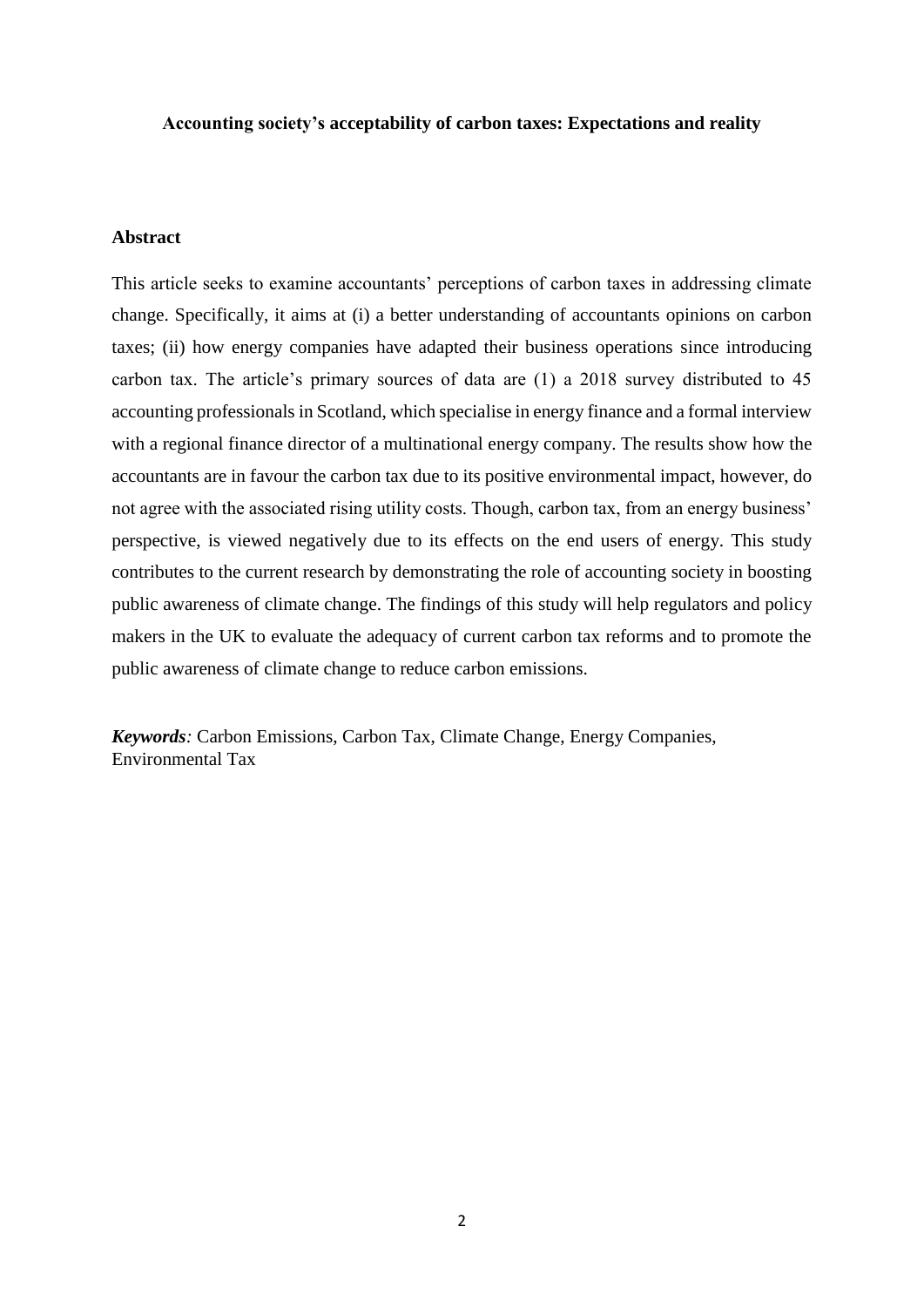#### **1 Introduction**

*'Environmental taxes sent messages which permeate throughout the economy, encouraging a wide range of appropriate responses: changing production methods; switching to less polluting inputs; and reducing demand for goods which have significant negative impacts throughout all stages of production. Taxes also ensure that different people are exposed to the same price signal, leading to more cost-effective ways of achieving a given environmental goal.'(ESRC, 2000, p.2).*

Across the globe, world governments are working towards tackling the issues surrounding climate change by imposing taxes, amongst other things, on carbon dioxide emissions (Adhikariparajul et al., 2019; Elmagrhi et al., 2019; Alshbili et al., 2019; Evangelinos et al., 2015; Eweje, 2011; Gerged et al., 2018; Hansford et al., 2004). The principle idea being that they would encourage the worst offenders in society- energy companies- to be more aware of their carbon footprint and thus find ways to lower the amount of carbon dioxide they expel into the atmosphere. Environmental issues are of massive importance globally just now as seen through various world conferences held on the matter, such as the Paris agreement in 2015 which was signed by representatives from 192 different countries (Chen & Montes-Sancho., 2017; Hansford et al., 2004; Li & Lin, 2016). Many of the issues surrounding the environment are brought on by humans and their contributions to how we live our lives, from driving our cars to powering our homes, it all has a lasting impact on the planet and so carbon taxes are a way of paying for the damage we cause (Guo et al., 2014). However, the success of these taxation regulations require appropriate knowledge to determine the effects of carbon taxes on climate change (Hwang & Kim, 2017; Martin & Rice, 2014). Also, the complex nature of tax regulations make the perceptions of such regulations challenging for both companies and public accountants.

This study aims to contribute to this debate by examining the Scottish accounting society's perceptions of carbon taxes in addressing climate change. This research addresses the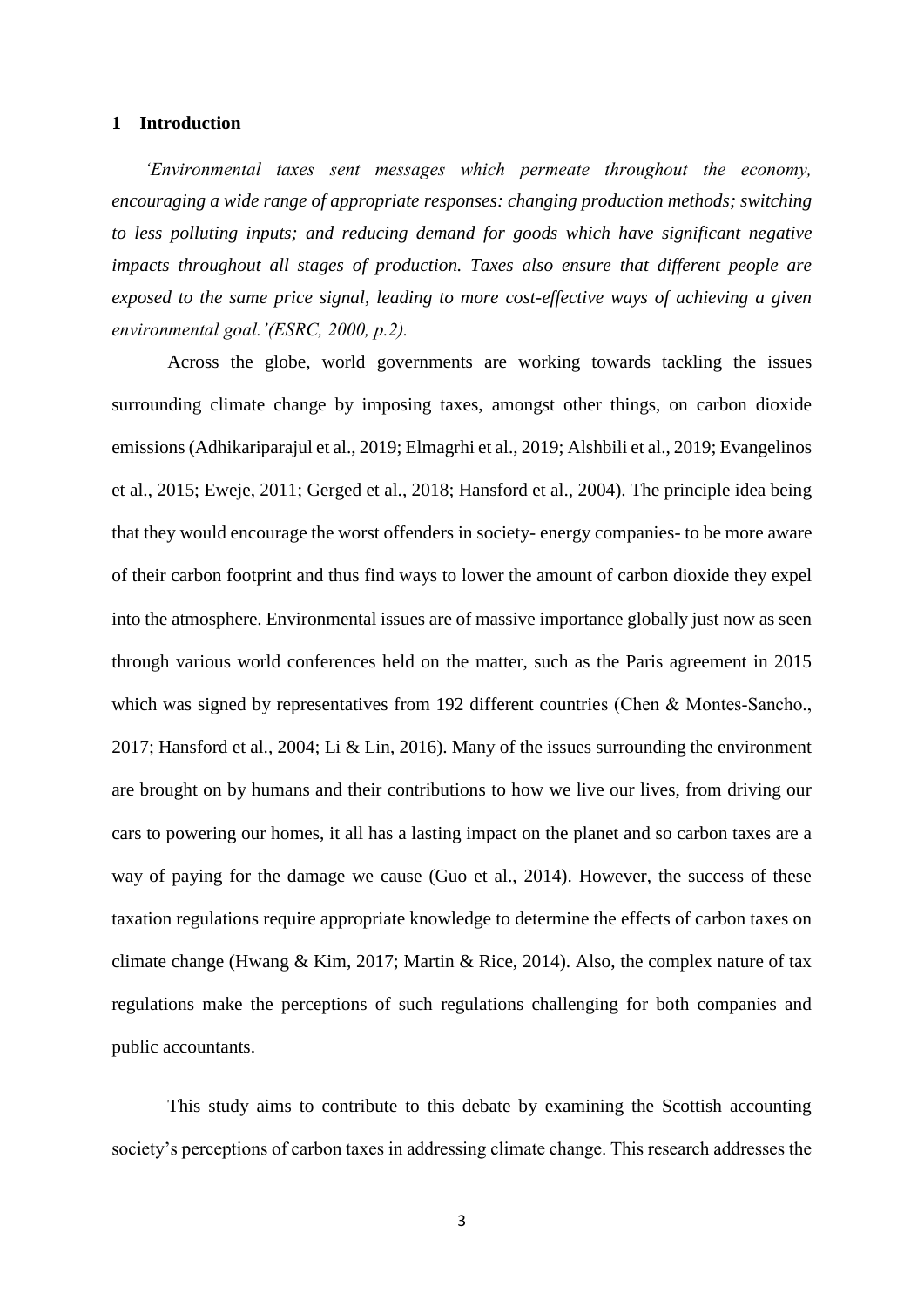need for the development and awareness regarding carbon tax. Specifically, it aims at (i) obtain a deeper understanding of accountants opinions on carbon taxes when presented with information on how carbon taxes could affect environment; and (ii) how energy companies have adapted their business operations since announcement of the newly formed carbon tax. Carbon taxes, in theory, work by imposing a direct tax on emissions produced from burning fossil fuels, for example coal, which is then paid for by the polluter (Zhang et al., 2017). Often, companies will pay this expense by increasing the cost of gas and electricity for consumers, therefore the carbon tax ends up being paid for by energy customers rather than the energy provider. These problems that are associated with a carbon tax provide reasons for further study into the implications that carbon tax can have and whether they are considered to be a good idea by the public, if they are even aware of their existence.

Other areas affected by imposing the carbon tax focussed around their impact on an energy producing business. Due to the high expense incurred from a carbon tax, energy companies are affected in various ways which has resulted in them having to alter business operations to lower the tax bills or pass on the charge. One way in which this is achieved is through generating more of their energy for customers through renewable energy sources such as wind farms which do not produce any carbon emissions. The tax on carbon emissions has led to the gradual demise of coal power which is a very heavy carbon pollutant. Coal was the dominant fuel source within the UK until recently, in 2013 40% of electricity in the UK was coming from coal fired powered stations, however a change in carbon tax and energy production led to the closure of many coal fired power facilities meaning coal now accounts for less than 10% of electricity needs. These effects led to a further research need by setting out to gain a professional opinion from those who work within the energy sector and allowed to ask the question How does a carbon tax affect how an energy business operates?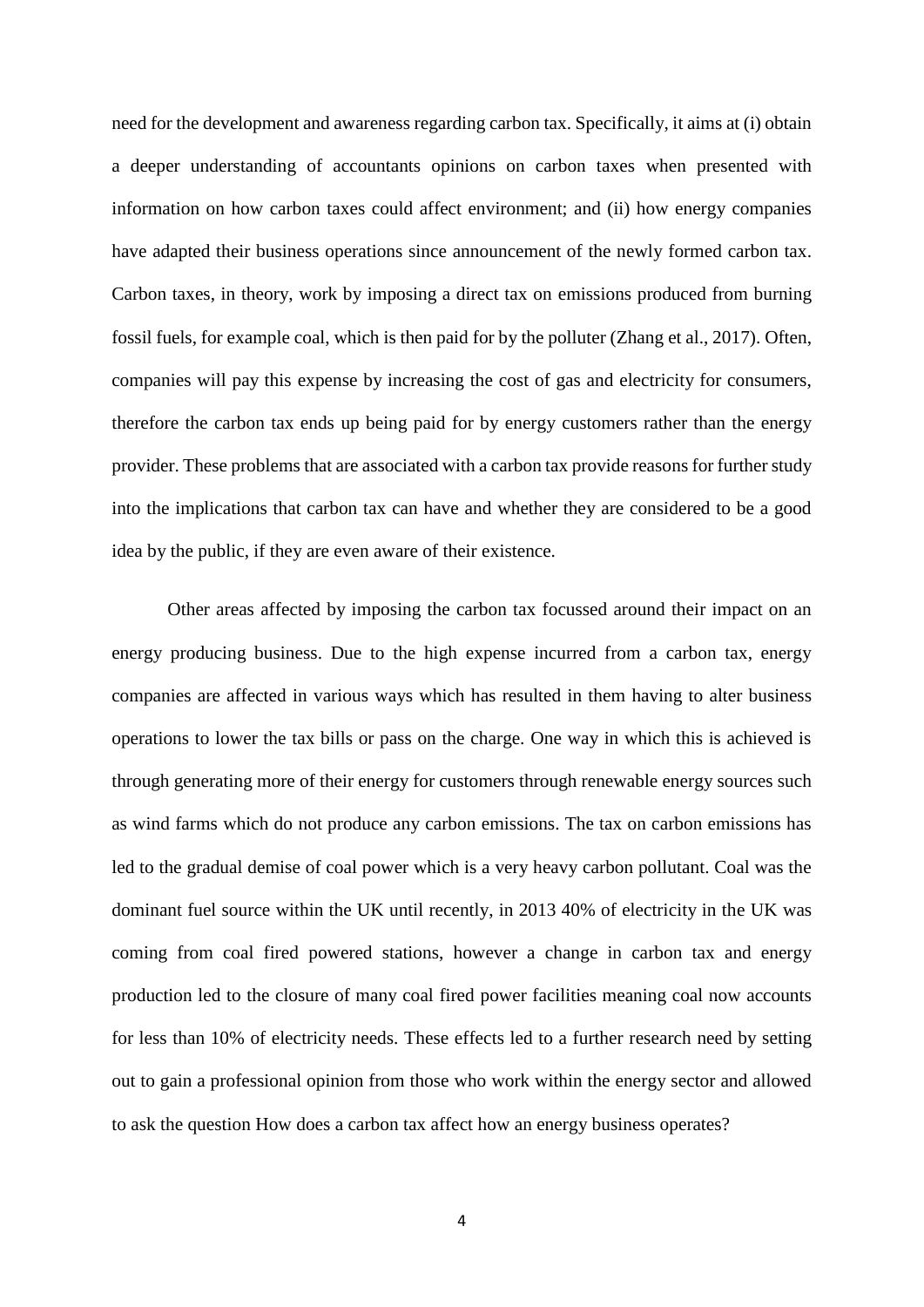Most recently, the literature has considered the impact and influence of carbon taxes on the environment. A growing number of qualitative and quantitative studies have clearly demonstrated the public's preference for low‐carbon grants in excess of taxes (Cherry et al., 2012; de Groot & Schuitema, 2012; Kallbekken & Aasen, 2010; Schleich et al., 2018). A USA survey found that the majority of Americans (i.e., 71%) support tax repayments and discounts for eco-friendly cars or solar panels, less than 50 % support the introduction of carbon taxes (Maibach et al., 2015). Moreover, there is mixed evidence on regulation and/or the level of carbon taxes (Cherry et al., 2012; Clinch & Beuermann, 2006).

Another strand of literature suggest that public resistance against climate change policies was a fundamental obstacle which has hindered the implementation of climate change policy and regulation, such as introduction of personal carbon allowances (Crowley, 2017; Drews & van den Bergh, 2016; Harrison, 2010; Harrison & Peet, 2012; Jagers et al., 2019; Rabe & Borick, 2012). In USA, (Shwom et al., 2010) assert that public acceptability is important for encouraging policy-makers to consider appropriate climate actions.

On the other hand, most of empirical studies are likely to capitalise on the favourable ecological influences and therefore the carbon taxes' effectiveness does not appear to be constantly recognised by the wide-ranging public. Some studies found that the majority people consider carbon taxes as a pretext to increase monetary revenues, when tax revenues are assigned for non- ecological purposes. Another strand of research (Baranzini & Carattini, 2017; Carattini et al., 2019; Kallbekken & Sælen, 2011; Sælen & Kallbekken, 2011) found a negative relation between perceived ecological ineffectiveness and identified support for carbon taxes. The last strand of the literature found that ecological taxes are perceived by the majority of the general public as "penalties", i.e. coercive actions enforcing a behaviour change (Brannlund & Persson, 2012; Kallbekken & Sælen, 2011).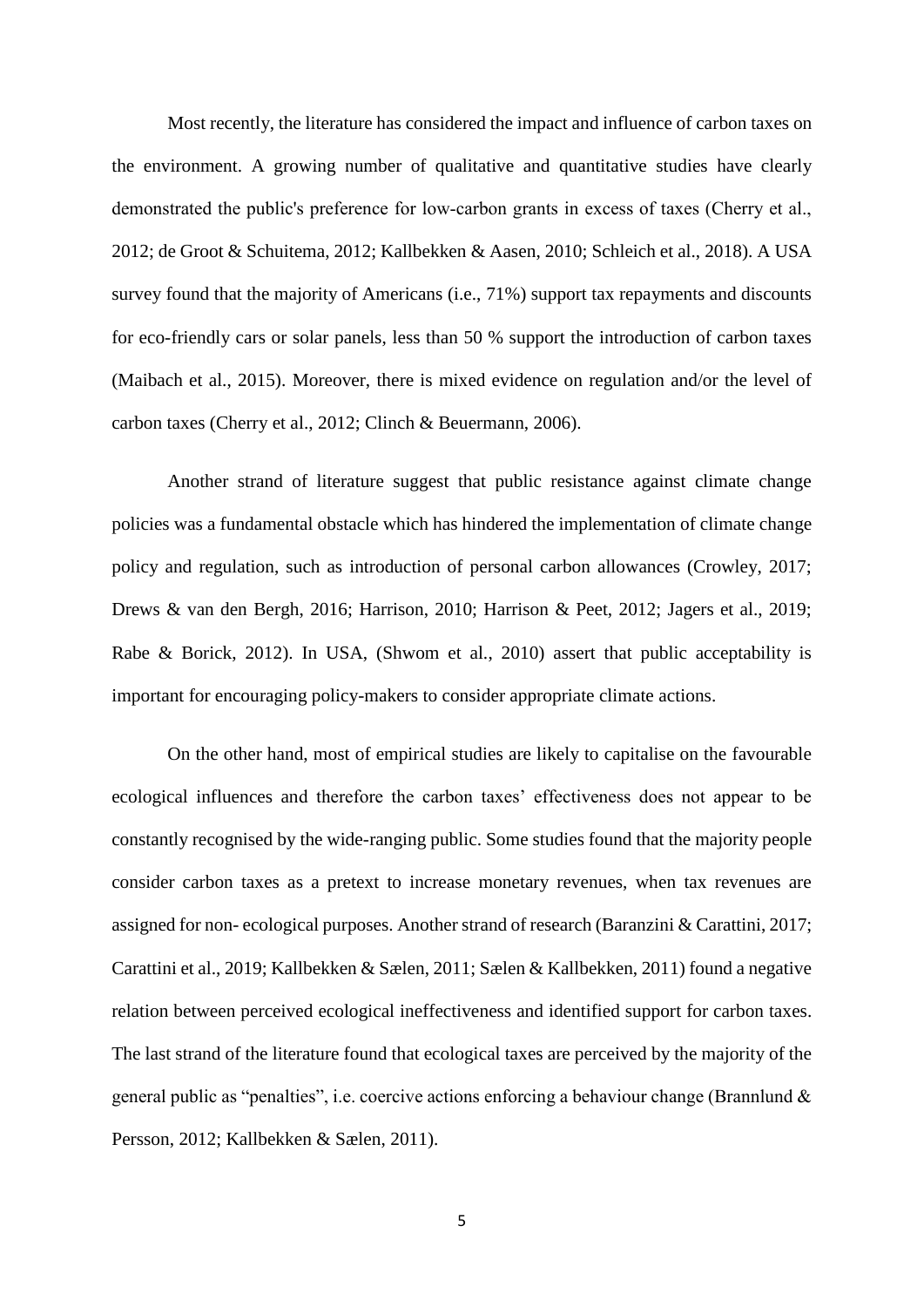This study advances the ongoing debate on the public acceptability of carbon taxes by employing survey data and an interview to examine the accountants' perceptions of carbon taxes in addressing climate change. Firstly, the accountants view provides a unique and underexplored data set to be examined, due to their active involvement in tax policy and assumed understanding. Secondly, we confirm that increase consumer prices of gas and electric bills is one of the main barriers to the carbon taxes acceptability. Thirdly, by combining all the research and obtaining a more detailed understanding of the public opinions from professionals, the overall effectiveness of a carbon tax could be questioned. Finally, by gaining the relative data conclusions can be made to understand are carbon taxes effective in mitigating climate change?

To address the research objectives, a survey targeted at professional accountants was created and distributed to accountants in Scotland as the opinions of professionals produce a higher standard of reliable data. Aside from distributing a survey, there was a face to face interview conducted with a regional finance director of a large energy supplier. The purpose of using multiple data collection methods and targeting a specific demographic was to yield more reliable results that could be critically analysed. Once all the relevant data was critically analysed, recurring themes were highlighted and discussed to form the basis of the conclusions. Thus, this paper aims to develop our theoretical and empirical understanding of how accountancy practitioners accept and/or support the carbon taxes.

The remainder of this paper is structured as follows. Section 2 contains the background information, followed by Section 3, the literature review which encompass previous studies on carbon taxes, followed by the methodology section which discusses how the study was carried out and what methods of research were used. Section 5 presents the findings of the research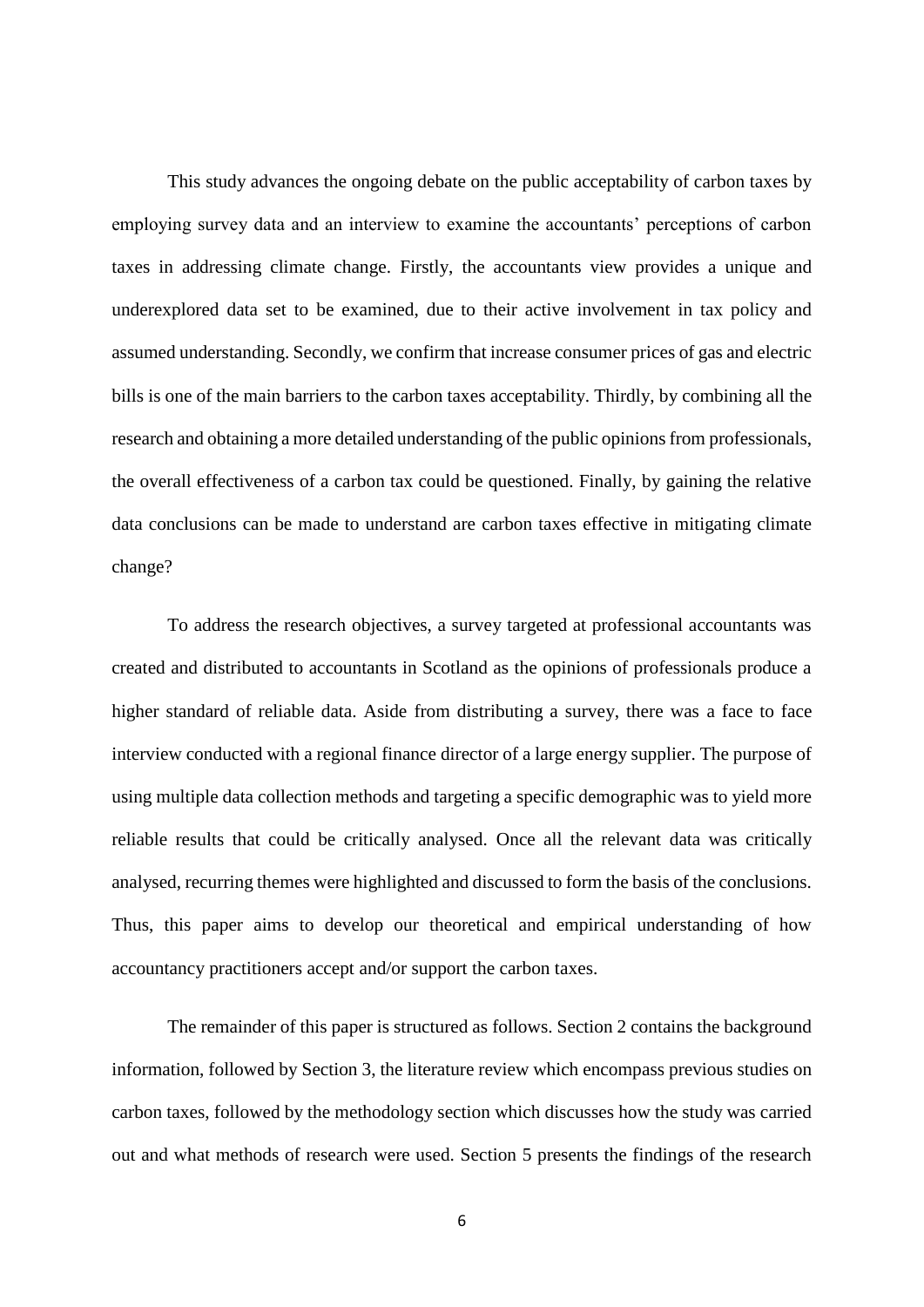and what they mean in relation to the current literature. In the final section, conclusions are drawn and avenues for future research are presented.

#### **2 Background**

Climate change is one of the biggest political talking points in the world today. Tackling climate change will take a collective effort from countries across the globe. From a climate policy standpoint, the Scotland context is of particular interest. In 2009, the Scottish Parliament accepted an aspiring climate change regulation. Specifically, the climate change (Scotland) Act 2009 agreed the aim of a 42% emissions reduction by 2020 and an 80% emissions reduction by 2050 (CCP, 2018). Also, Scotland is prominent the way in the shift to a low carbon society. Up-to-date data on Scotland's performance from the 2015 Greenhouse Gas Inventory demonstrate that Scotland's actual emissions, including those from aviation and shipping decreased by 3% between 2014 and 2015, and were 38% below 1990 emissions, compared with a fall of 35% for the UK as a whole (CCP, 2018). More importantly, the latest UK Government data indicates that the equivalent of 54% of Scotland's gross electricity consumption came from renewable sources in 2016, compared to 12.2% in 2000, ensuring that Scotland on the way to achieving targets of generating 100% of electricity demand from renewables by 2020 and 50% of all energy for Scotland's heat, transport and electricity consumption from renewables by 2030. Also, Scotland's manufacturing and industry sector saw emissions fall by 49% between 1990 and 2015. Finally and through sustained efficiency improvements in farming and better fertiliser management, Scotland have reduced emissions in the agriculture sector by 3.8 MTCO2e (25.8%) between 1990 and 2015 (CCP, 2018).

There are a number of methods that policy makers use to decrease environmentally harmful activities (e.g., carbon emissions) such as regulations, voluntary agreements, and taxation (Hansford et al., 2004). One such effort has been the introduction of environmental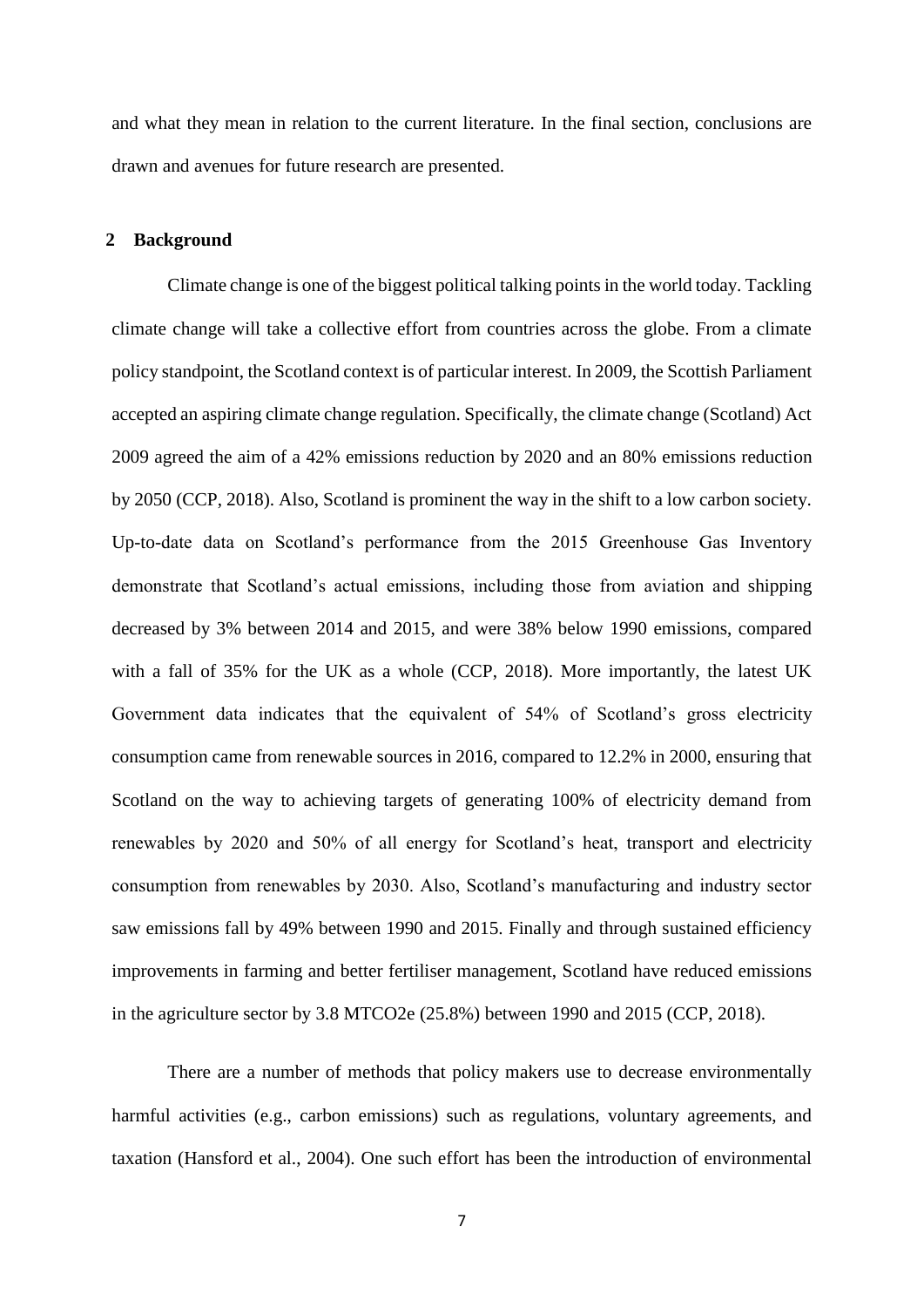taxes which are a form of fiscal policy, fiscal policy being "the use of government spending and taxation to influence the economy" (Horton and El-Ganainy, 2009, p52), that serve as a means to help countries lower their carbon footprint thus slowing down, or better yet, improving the effects of climate change. Such taxes have been implemented globally including within the UK. Environmental taxes are taxes, which are linked to environmental objectives; encourages positive environmental behaviour; and tax structure directly relates to environmental objectives (Smith, 2012). For example, higher pollution leads to a greater taxes becoming due (Hansford et al., 2004).

These taxes come to the UK in various forms such as; The climate change levy, Aggregates Levy, Landfill Tax, EU emissions trading scheme (ETS), Carbon reduction commitment energy efficiency scheme and carbon price support (Hansford et al., 2004; Smith, 2012). This study will focus on the Carbon Tax, or carbon price floor which falls under the 'Carbon price support', and its profound effect on business' and ultimately consumers while also, briefly mentioning how the Carbon Tax compares with the ETS as they can be closely tied together.

The 'carbon price floor', more commonly known as the carbon tax, was introduced to the UK in 2013. With the carbon tax, power plants that use fossil fuels being charged depending on their carbon emissions (Gosden, 2016). These taxes can be traced back to 80 years ago to something known as Pigouvian taxes. Pigou (1920), taught us that the optimal tax to address a negative environmental externality is equal to the marginal external damage from the polluting activity (Jacobs and de Mooij 2015). However, "there is little experience with the design of these taxes and almost none with a Pigouvian tax that covers a substantial portion of the economy, as would a carbon tax" (Metcalf and Weisbach, 2009). Carbon taxes do provide additional revenue for the government, which varies from country to country, such directly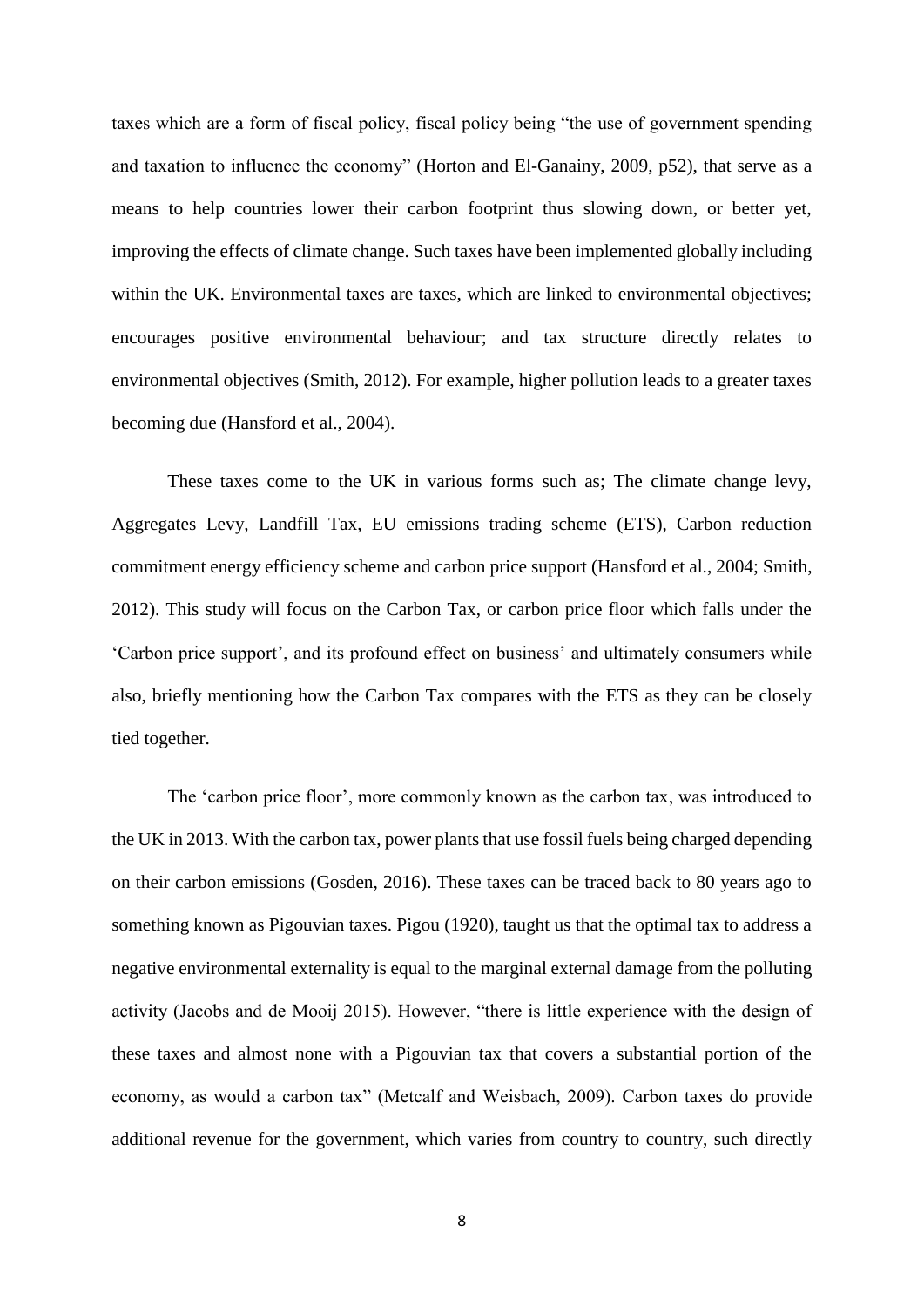affects its environmental effectiveness and can have socio-economic impacts through reinvestment in certain areas (Wang et al., 2016).

The reasoning behind installing such a tax as the carbon tax is to ensure as a nation we can try to move towards the internalisation of the costs associated with the emissions of carbon dioxide (CO2) from burning fossil fuels (Böttcher & Müller, 2015; Ekins, 1994). Emissions caused by these greenhouse gases (GHG) are considered by most scientists to enhance the greenhouse effect and are therefore likely to lead to a consequential increase in the earths average surface temperature in this current century and thereafter (Ekins, 1994). CO2 was chosen specifically over other GHG to be taxed because Carbon dioxide is the most abundant and longest lived GHG, lasting for over 100 years once emitted into the atmosphere (Hsu, 2011).

However, there is an argument against the case that carbon taxes only apply to CO2 by saying they are not solely for taxing CO2, they also apply to other GHG such as methane, nitrous oxide and perfluorocarbons from aluminium smelting (Robson, 2014). Carbon taxes are a frequently discussed economic instrument for carbon emission reduction and prevention of global climate change (Wang et al., 2016). Carbon policies like carbon taxes on GHG provide incentives to increase energy efficiency and resource productivity which will, in-turn, give UK producers a long-term competitive advantage worldwide, where fossil fuel prices could rise due to their scarcity and carbon reduction policies (Murray, 2016).

The UK also imposed a climate tax known as the climate change levy (CCL) in 2001 (Metcalf and Weisbach, 2009). However, many do not consider this to be carbon tax, rather "it was used for the non-residential final consumption of electricity, natural gas, and solid fuels. Rates are set according to each fuel but do not necessarily correspond to carbon content and have changed over time. We therefore do not consider it a carbon tax." (Carl and Fedor, 2016).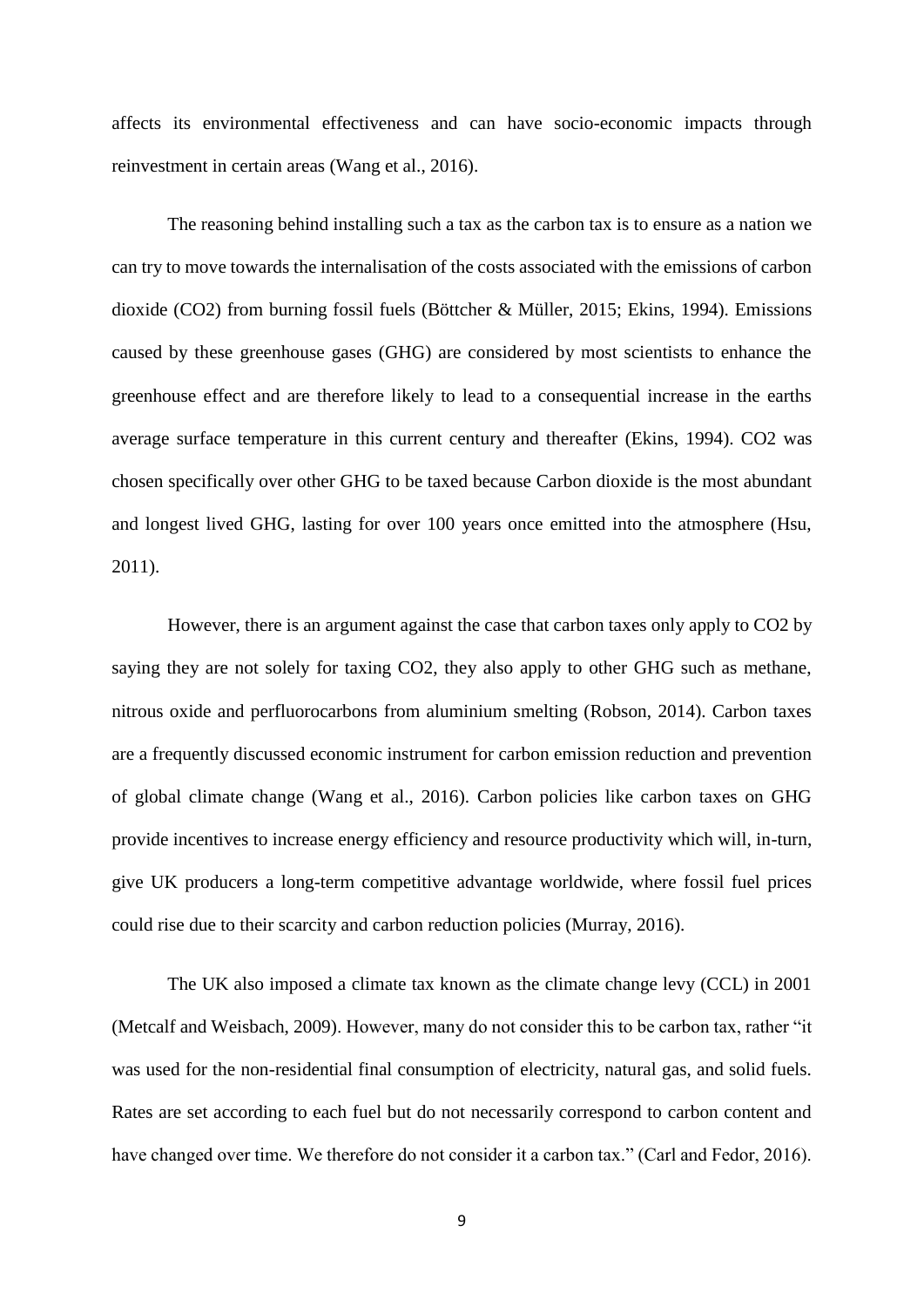Also, ETS schemes are used as an alternative to directly taxing carbon. In January 2005, the European Union (EU) Emissions trading scheme (ETS) was introduced as part of an agreement to cut worldwide CO2 emissions (Bredin and Muckley 2011; Murray & Rivers., 2015). However, the ETS in the EU only covers a small portion of GHG emissions (Metcalf and Weisbach, 2009) per the European commission website those include CO2, nitrous oxide (N2O) and Perfluorocarbon (PFC's).

Emissions trading involves issuing- usually from the government- emissions permits or allowances to cover the desired quantity of emissions, and their transfer, by sale or otherwise, to emitters (Andersen and Ekins, 2009). They are designed in such a way so that firms who chose to pollute more than the allowances they initially received must purchase extra allowances in the open market from firms that have used less than their allocated allowance (Breedin and Muckley 2011).

Although both ETS and Carbon taxes are thought to be equivalent and efficient in lowering emissions, a carbon tax in practice is simpler, faster to implement and more transparent (Cuevas and Haines, 2016).

#### **3. Literature Review**

#### **3.1** *Carbon Tax – Effect on consumers*

A major obstacle with carbon taxes is that the burden will fall more heavily on the poor. With differences in income, living conditions, consumption preferences and patterns, different socio-economic groups react differently to the same stimuli. Low-income people tend often spend a larger portion of their income on energy-intensive products to meet their basic needs (heating, electricity) and lack any options to substitute (Wang et al., 2016). Literature shows conflicting views on the costs a carbon tax would bring to consumers. Uncertainties can lead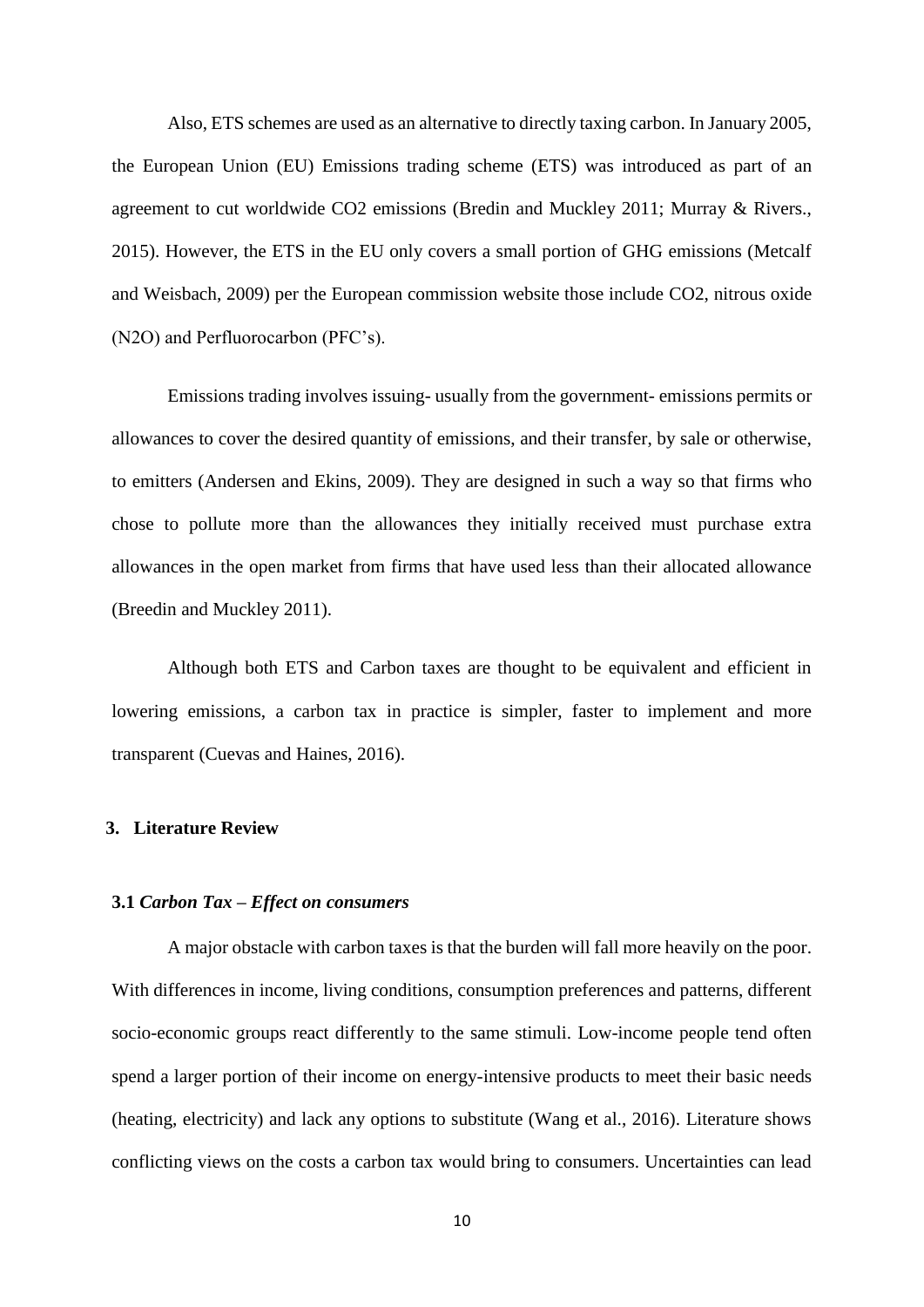to widespread rejection from the public, however a study by the London school of economics revealed that a modest tax of £20 a tonne would have a negligible impact on consumer prices (Murray, 2016).

Recent research has suggested that behavioural economic theory be considered as part of understanding of carbon taxes acceptability. In general, behavioural economics theory advances the significant question of whether remedial environmental taxation should be supplemented by further instruments that target behavioural unfairness. For instance, many studies having estimated the distributional impact within households from multiple perspectives, however these studies have focused on developed nations and conclude that carbon taxes tend to be regressive (Wang et al., 2016). A further study could be carried out in developing nations where a carbon tax would likely have a much more negative impact on households.

For households, carbon mitigation activities can improve the environment quality and mitigate the adverse impact of climate change thus can bring long-term environmental benefits to human beings (Wang et al., 2016).

#### *Carbon tax – effect on business*

Taxing carbon poses major issues for GHG emitters; it will affect overall profitability, can lead to job losses due to fossil fuel requirements becoming obsolete thus requiring less workforce and commodities dropping in price as they have no further use in a country, for example, coal in the UK. As recently as 2013 coal was the dominant fuel in powering the UK electricity needs, generating more than 40% of all electricity (Webster, 2014). By 2015 that number had dropped to 22%; between April and June of 2016 coal fell to its lowest ever record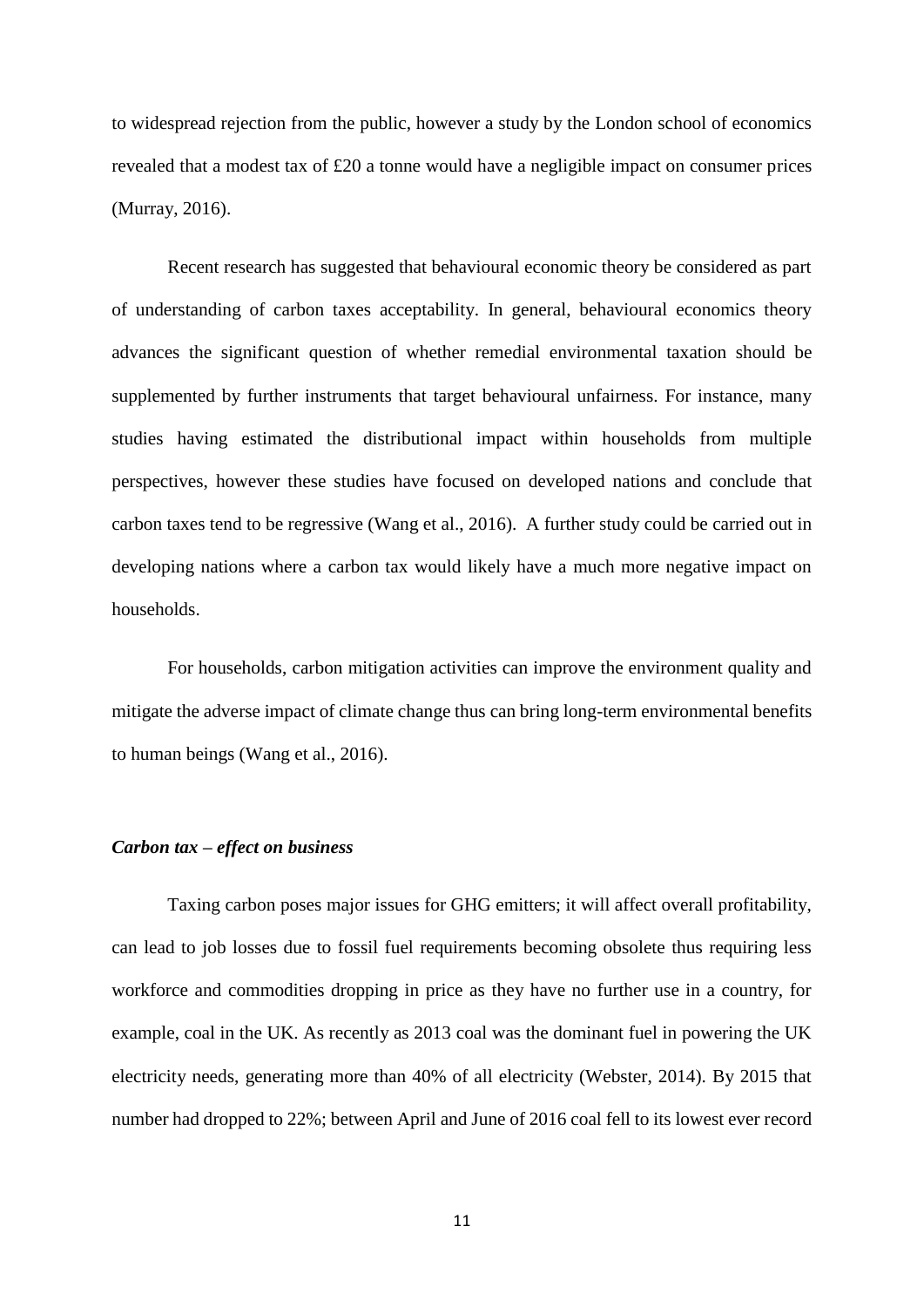of 6%. While some coal plants have been shut under EU rules, those that remain are struggling, due, to one of the UK's most divisive energy policies: the carbon tax (Gosden, 2016).

One company which has felt the effects of the carbon tax all too well is Scottish Power. In 2015 Scottish Power's traditional energy business improved their operating profits by 3.3% increasing to £203 million during the first half of the year, however they faced a carbon tax bill of £150 million (Herald, 2015). The tax bill has led to the closing of Scotland's largest operational coal power plants, Longannet power station, with (Dickie, 2015) claiming that "high carbon taxes and transmission charges mean it is no longer economic to generate electricity from coal or gas in Scotland". The director-general of the confederation of UK coal producers points out that in the government's efforts to cut emissions, has resulted in a significant increase in the cost of coal, with a tonne of coal costing £37 and the tax being £50 (Bounds, 2015). This will be further explored in during the research section on how an energy business is dealing with issues surrounding carbon tax by interviewing a regional finance director of such a business for his professional opinion and how it compares with literature surrounding the issues of carbon tax.

Nonetheless, not all firms have a negative opinion of these taxes. On one side, industrial groups such as manufacturers EEF and petrochemicals behemoth INEOS believe that the tax should be scrapped – while on the other hand Energy giant's SSE and EDF argue that it must be kept or even increased (Gosden, 2016). With manufacturing being a major contributor to GHG emissions around the world (Martin et al., 2014) it is no surprise that large manufacturing companies believe the tax should be scrapped. There may be various reasons for a business wanting to increase the tax. One reason could be companies may be moving towards being greener already, and increased taxes would drive less green competitors out of the market as is the case with Scottish Power closing a large coal power station.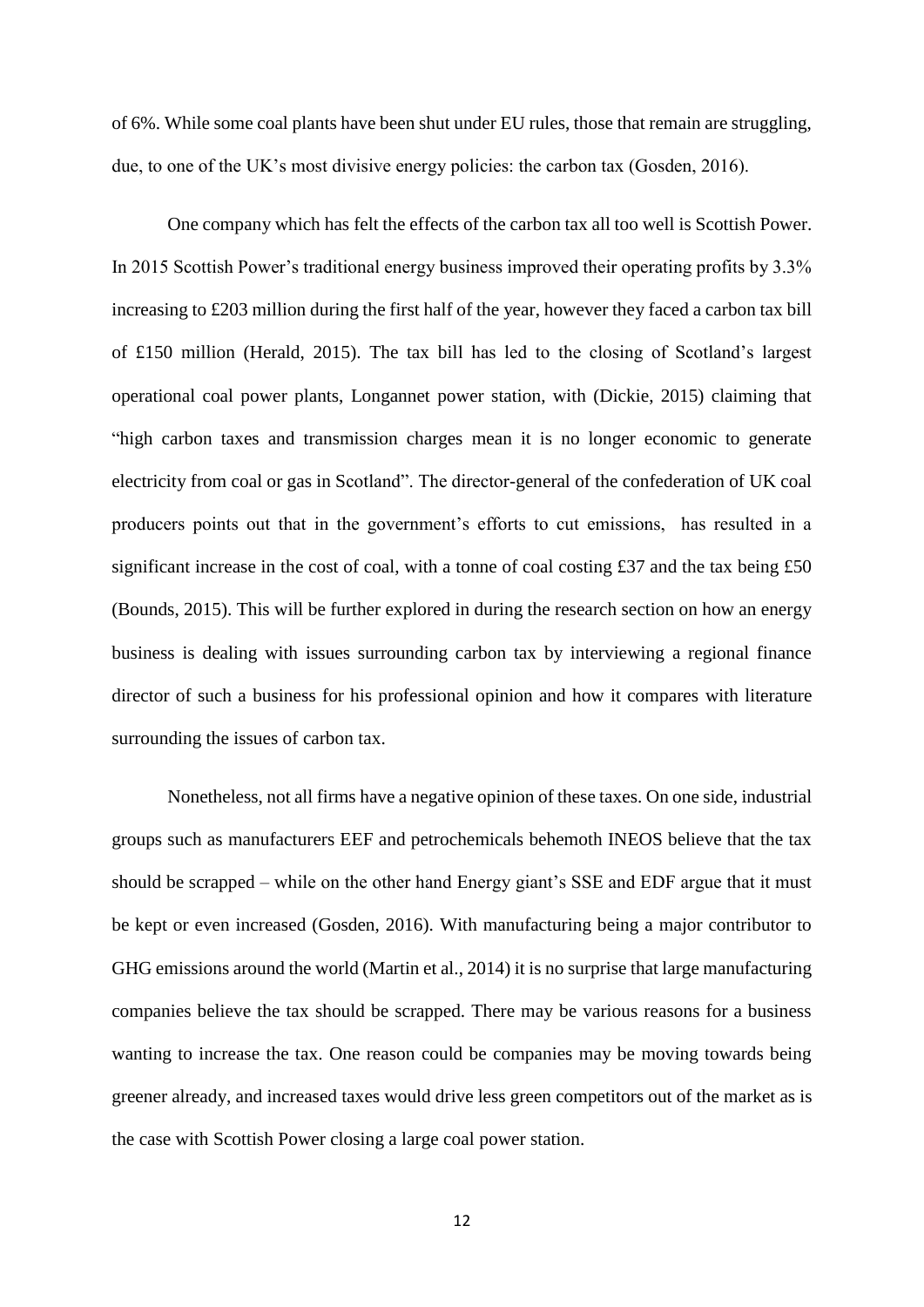The short run effects of such taxes should not be felt in final commodity prices, since these are determined in world markets. These changes in underlying prices provide two key incentives for producers—to change to more environmentally friendly production techniques and, or to switch resources to production of less environmentally harmful goods (Webster and Ayatakshi, 2013). Furthermore, taxing carbon can push firms to reduce energy consumption and associated costs through low-carbon technology innovation and installation, thus the company may become more competitive in the market (Wang et al., 2016).

## *Are carbon taxes regressive or progressive?*

A progressive tax system is one which high earners pay more tax relative to their income. The debate about whether a carbon tax can be progressive is one which is not easy as a study by Dissou and Siddiqui (2013) show results strongly indicating "that the total impact of carbon taxes on inequality is indeterminate, as it is context-dependent. That impact may be negative, positive or nil." This means that the results of a carbon tax can vary between nations. There are progressive traits of the tax which have been outlined in previous literature, such as, introducing a carbon tax would allow for reductions in income, labour, or even other taxes (Cuevas and Haines, 2015). Previous research have shown that in Denmark, the CO2 and other environmental taxes serve as an effective measure in reducing emissions (Wier et al., 2005) and the possibility that a carbon tax will stimulate innovation and efficiency in the energy sector with positive economic results (Ekins, 2003). Both seem to present the idea that carbon tax is more of a progressive tax.

On the other hand, regressive taxes are taxes which hit lower income earners more significantly and is the opposite of progressive taxes. Tax regressively relative to income means that households with lower income pay a greater share than those with a higher income (Wier et al., 2005). A study by Hamilton and Cameron (1994) analysing the distributional effects of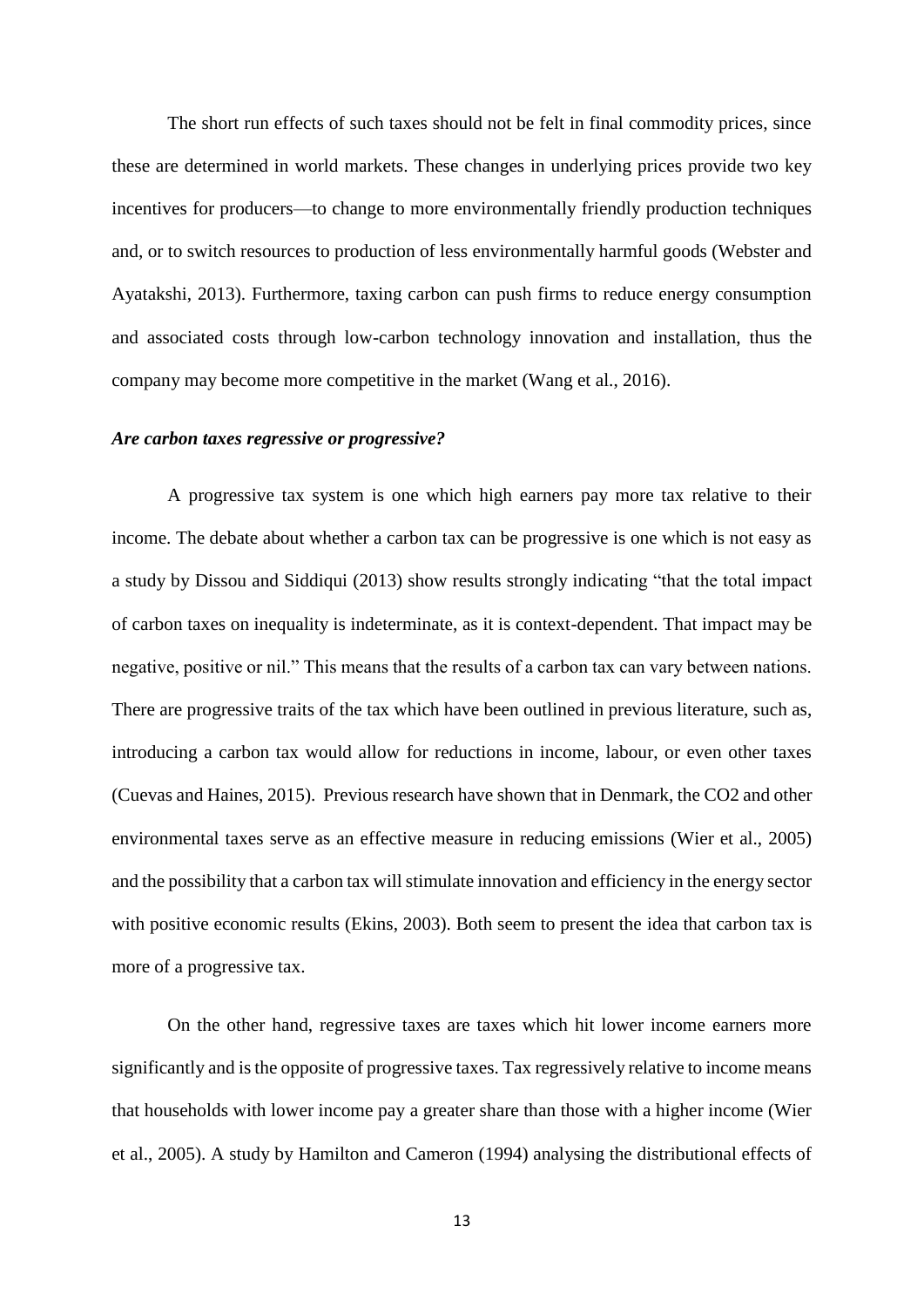a carbon tax found that the consequences of a carbon tax are regressive. Similar studies by Wier et al. (2005) and Dinan and Rogers (2002) find similar results for Denmark and the Netherlands, respectively. Dissou and Siddiqui (2013), Kerkhof et al. (2008), and Shammin and Bullard (2009) further confirm these results for the U.S. economy.

It is demonstrated that CO2 taxes imposed on households as well as industry do tend to be regressive and therefore have undesirable distributional effects. This holds especially true for taxes imposed directly on households (Wier et al. 2005).

#### **4 Methods**

This study uses both quantitative and qualitative methods. The first method of research is a survey conducted with accounting professionals in Scotland after a review of the current literature on carbon tax and climate change. The surveys are distributed online via email targeting professional accountants. Doing this will allow for a better quality of data from the survey as professional opinions are stronger than non-professionals. Following Elamer et al., (2019), a two-stage process was employed to obtain access to participants. First, the accounting firms were contacted via email or face-to-face and questioned to participate in our research. It was difficult to convince accountants and auditors; especially auditors working in the big offices to answer the questionnaire immediately or within the desired time frame due to work pressure. The snowballing method was then employed to additional participants where existing contacts were invited to identify other potential contacts who might be interested to participate in the present study. Second, new contacts were created through LinkedIn and colleagues and they were then requested to complete the questionnaire. This led to a final sample of 45 participants.

The second method of research is a formal interview which was conducted face to face with a regional finance director of an energy producing business, which is one of the companies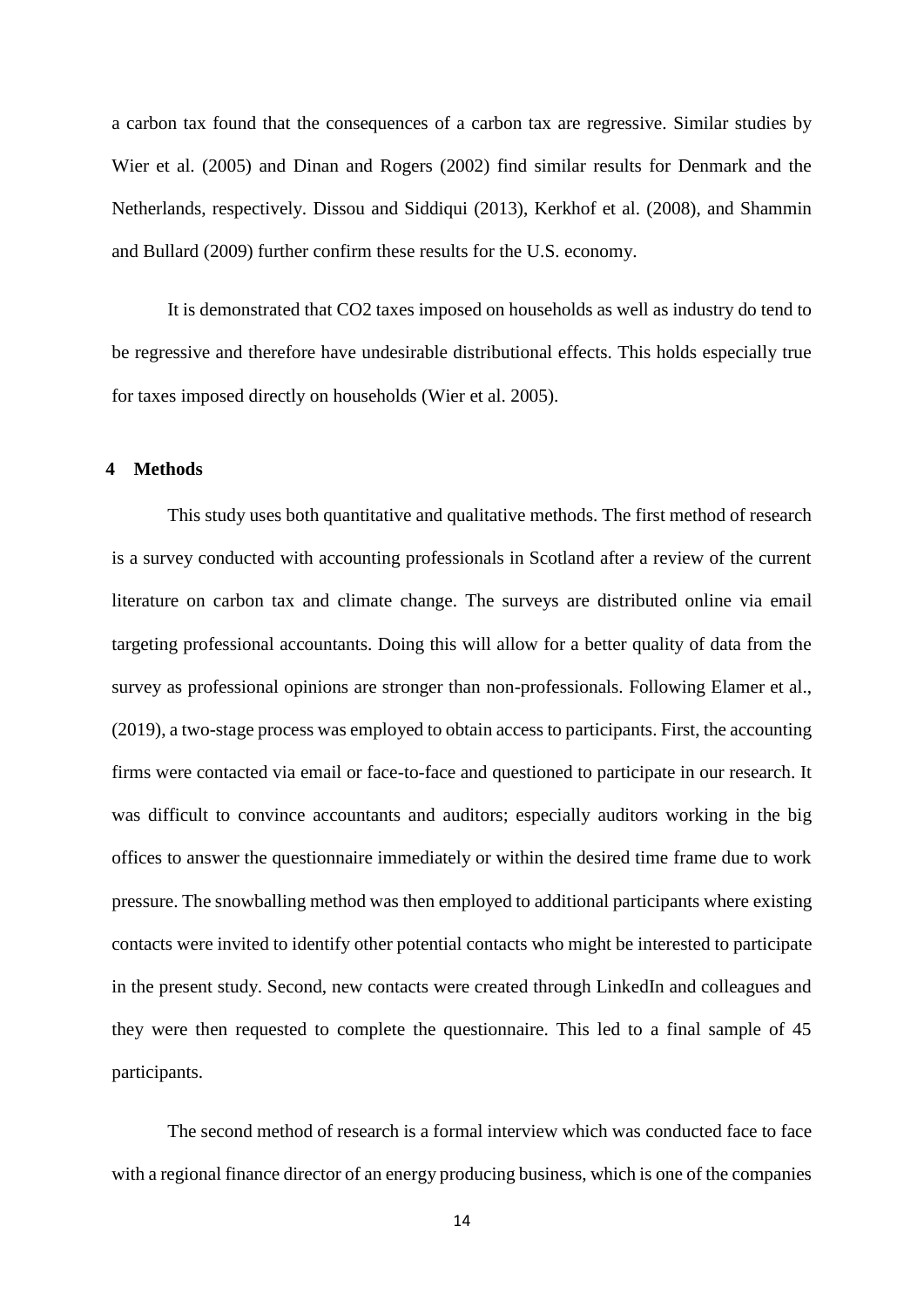in the Scotland most affected by the carbon tax. The interview looked to address the issues of a carbon tax in relation to the company and the closing of facilities in Scotland, it will also be used to gain an understanding of how an energy business is dealing with the switch to renewables. There will be an opportunity to get a perception on attitudes towards carbon taxes. The interview will cover how the company is battling the huge carbon tax bills with the implication of new energy efficient equipment.

As Table 1 shows, the survey was made available online to professional accountants. A total of 45 surveys were completed. This amount of responses is well beyond those published in the past year by accounting scholars, including Duff (2016, 2017) who published research with less than 30 professional respondents. All in all, the study's main sources of data are (1) a 2018 survey distributed to 45 accounting professionals in Scotland and a formal interview with a regional finance director of an energy producing company.

#### **5 Findings and Discussion**

The descriptive statistics representing the participant's socio-economic characteristics are presented in Table 1. The statistics firmly add to Duff (2016, 2017), which focus on professionals, with 89% still working in a professional environment, the other five respondents consider themselves retired. However, interestingly, none of the 5 retired professionals fall in to the lower income brackets and therefore their influence and contribution to the study is critical. With an average mean of 3.02 the majority of respondents are represented in the higher income categories.

Among the respondents, there is nearly an equal split of male to female, represented by 53% to 47%. In terms of age, the majority of respondents are categorised in the 26-45 years old working category. However, with a mean of 2.93 the sample is fairly representative of all ages and the data analysis is able to encapsulate the views of professional males and females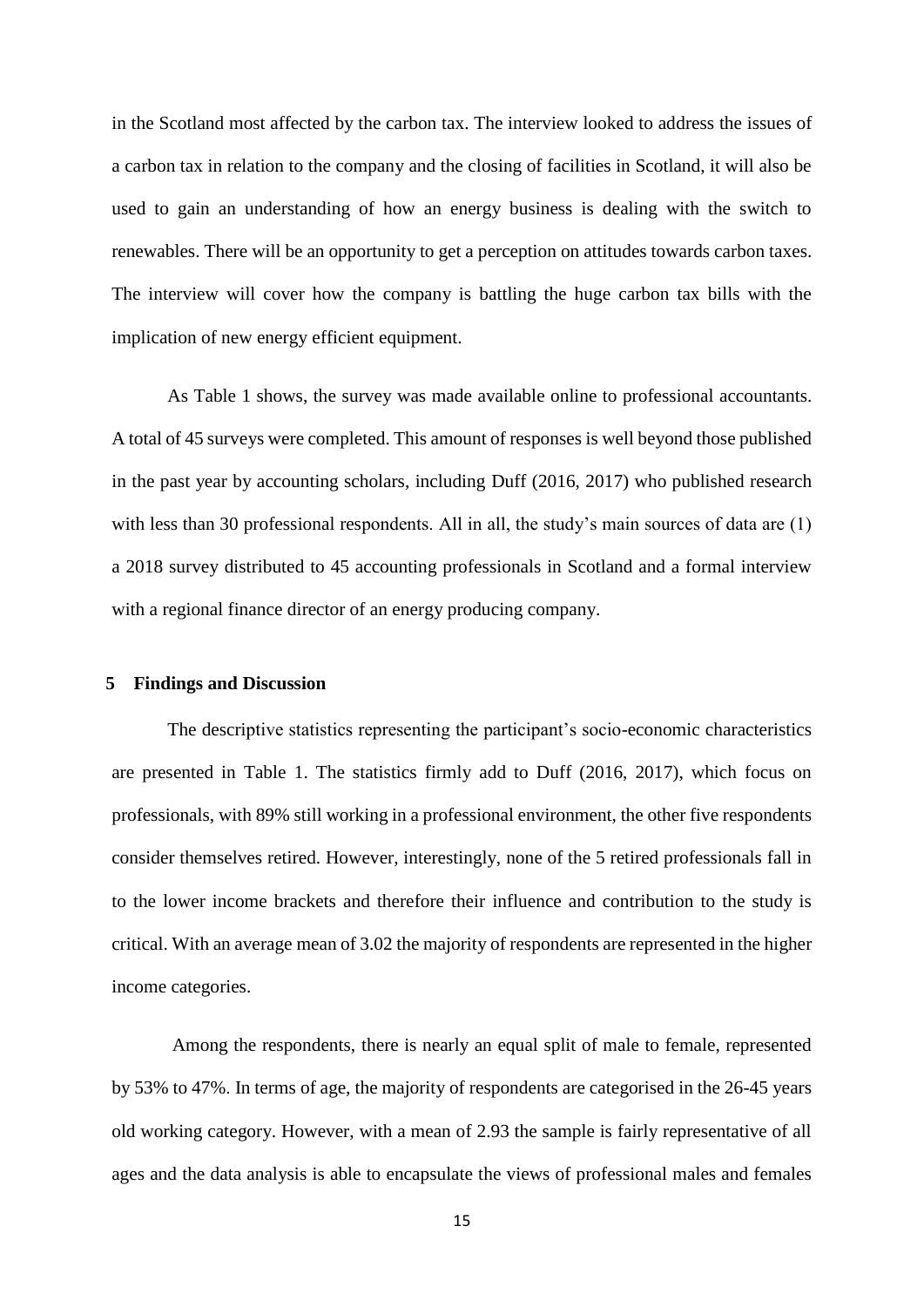across a variety differing ages and income brackets. Respondents were from the Provincial CDC (18.8%), Prefecture-level city CDCs (66.9%) and District/County level CDCs (14.3%), respectively.

## INSERT TABLE 1 ABOUT HERE

At the outset, participants were asked about their level of understanding regarding carbon taxes. This was asked to give a clearer understanding on public knowledge. The result shows that most of the accountants have a good understanding of carbon taxes and how they work as shown in Table 2 with a mean of 3.64. One comment from the survey said that a carbon tax

*"Encourages generators to consider investing in cleaner technologies ahead of traditional fossil fuels which incur higher emission taxes"*. This agrees with what was discussed in recent literature. Murray (2016) argues that carbon initiatives such as carbon taxes on GHG offer motivations to improve energy efficiency and resource productivity. This inturn, provides Scottish producers a sustainable competitive advantage in a globe where fossil fuel charges could increase because shortage and carbon reduction policies are possible to become more common.

The interview conducted with the energy company financial director provided a different outlook, rather than energy companies switching over to greener energy production techniques to avoid paying carbon tax bills, he explains that all the carbon tax has done is *"accelerate the demise of coal plants"* (Financial Director A 2017) as they have become too *"uneconomical to run"* (Financial Director A 2017) thus forcing the company to close power stations which has led to job loss. It can be said that the carbon tax has failed in motivating companies to move from fossil fuels to completely renewable sources because rather than move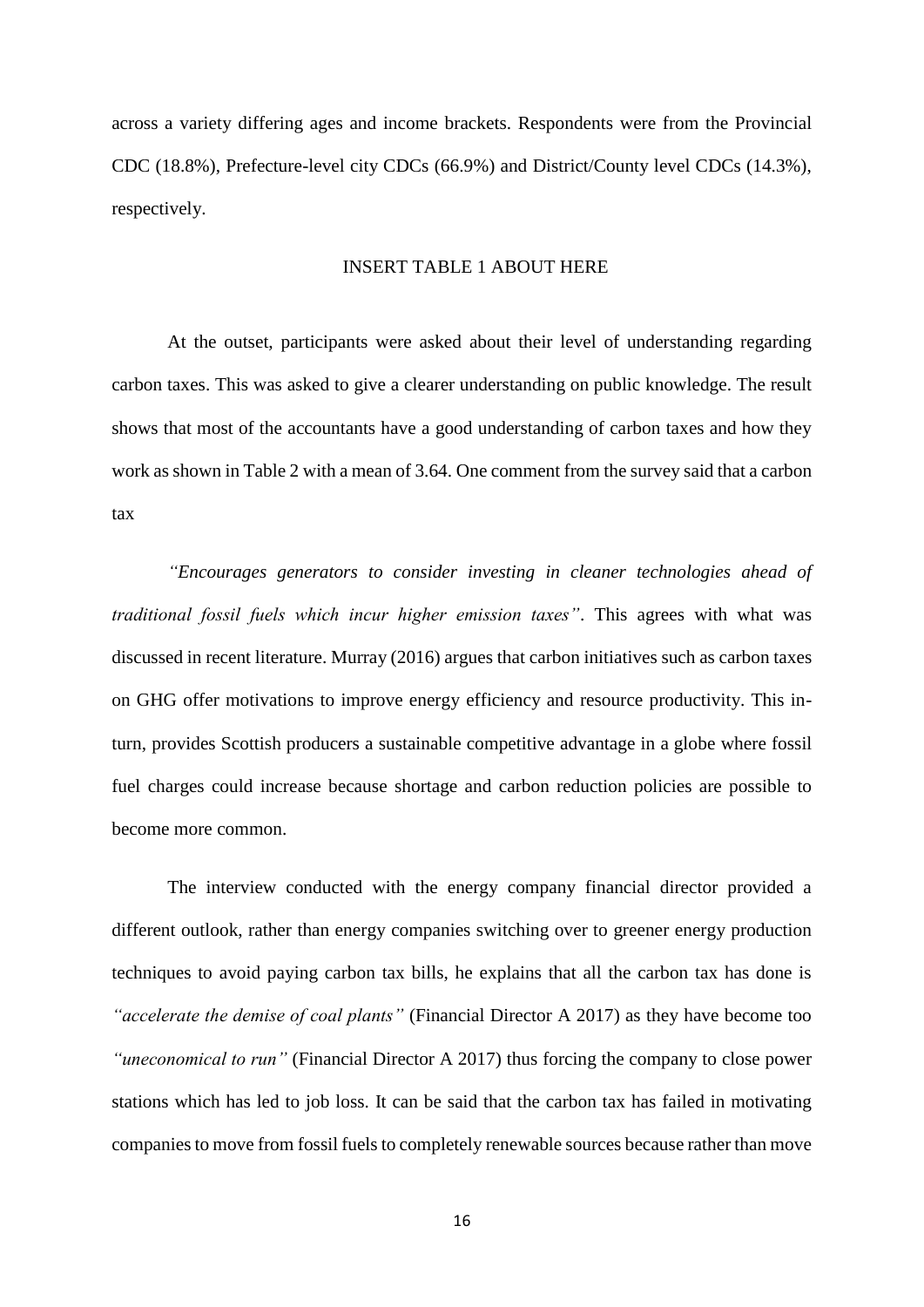away from fossil fuels, the Financial Director said they simply moved from the heavily pollutant and now expensive coal to *"gas fired power stations"* (Financial Director A, 2017). One comment suggests that the worst emitters are not actually paying the bill and so are not going to switch to green energy if they just get customers to pay the bill. The issues with customer bills will be discussed in the following section.

In relation to professional accountants' acceptability of carbon taxes, secondly, Fig 1 suggests that, interestingly, there is no definitive evidence over who should pay carbon taxes. However, Table 2 shows that most of respondents believe that anyone producing carbon emissions should pay carbon taxes with a mean of 3.05.

## INSERT FIGURE 1 ABOUT HERE

The logical argument, that the polluters are the entities/people who should be taxed (Marron & Toder, 2014) is prevalent here with 40% in agreement. At the other side of the spectrum, a significantly high proportion of professionals believe that everyone should be taxed, however would this create more austerity within lower social classes in society? Large companies are considered the main culprits (Beck, Rivers, Wigle, & Yonezawa, 2015; Martin, De Preux, & Wagner, 2014; Mathur & Morris, 2014). However, just under 33% of the sample believe they should be paying: with a sample solely inclusive of professionals, some could argue that a self-interest shines through here in respect, that because they are larger they can pay deflecting any potential cash outflow away from the individual.

## INSERT TABLE 2 ABOUT HERE

Thirdly, despite there being strong agreement that individual can assist in the reduction of carbon emissions with 60% in agreement, the respondents place the majority of blame and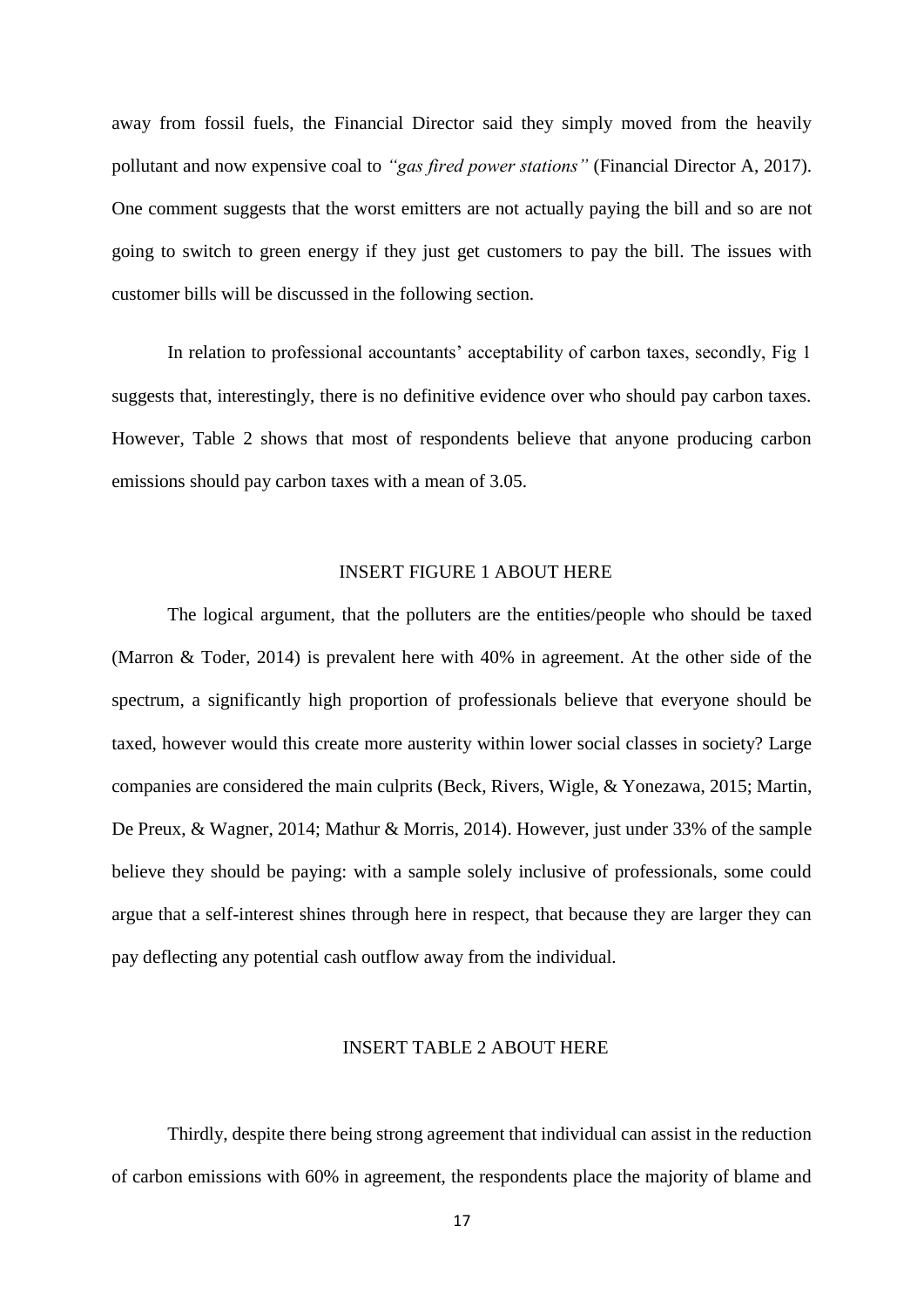responsibly on energy companies. Ultimately, energy companies are those who can impose higher non-tax related charges and therefore offer more efficient and effective mechanisms in aide of achieving a greener planet. However many would question their desire to do this to customers. Therefore, it can be argued that there responsibility lies in finding greener alternatives at a price that reflects the current market rates, allowing for the phasing out of carbon pollution.

Fourthly, the argument over who should pay, presents some clear conclusions. A strong majority believe that energy companies should pay the bill themselves and that the cost should not affect consumer prices with many quoting that energy companies make large enough profits so they should pay the bill. Some commentary from the survey which relates to 'what would be considered an acceptable rise in price' includes:

"£0 as energy companies make enough profit" and "Don't think this figure should be increased as energy payments are high enough and these companies make huge profits already". These comments from consumers tie in with what was previously highlighted in the literature where it was said that "The short run effects of such taxes should not be felt in final good prices" (Webster and Ayatakshi 2013).

Approximately 60% arguing that a £30 increase per person is unacceptable and 52% saying they are not willing to pay any more, there is clear opposition and future consequences if such a policy was introduced. Interesting, out of the 33% who would be willing to pay in excess of £30, only 5 of these people come from the high earner  $\geq$  £60,000 as shown in Fig 3, implying there is a somewhat negative relationship, with paying for what you do not believe you have caused

## INSERT FIGURE 2 ABOUT HERE

18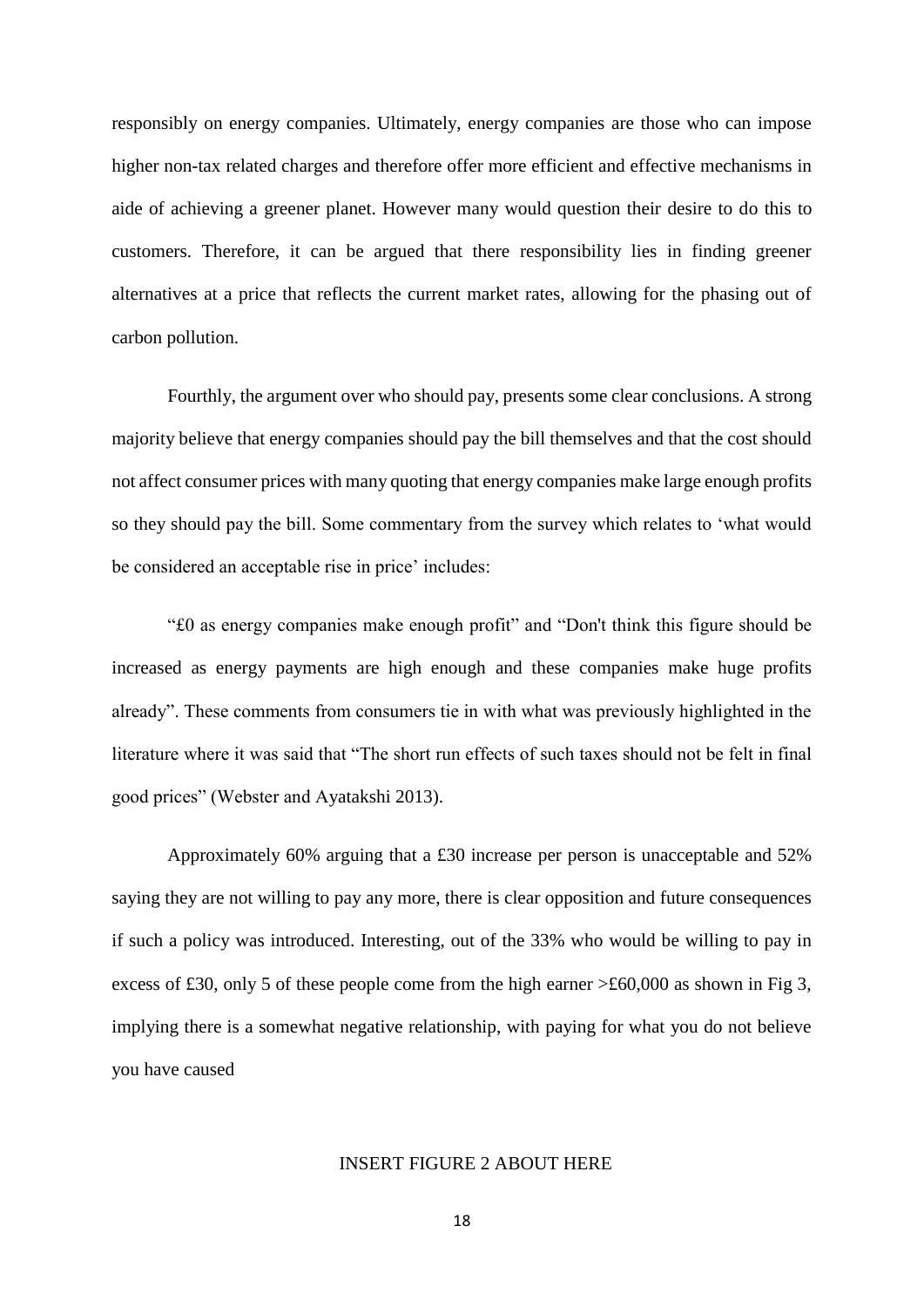It is also evident that some who disagree or strongly disagree that £30 is not fair (60%), would be willing to contribute to carbon taxes. It can therefore be evaluated, that despite the view of it being unjust, there would be willing to make an arbitrary payment to achieve greater good in an ever changing environment. The wide standard deviation of 24.76 and mean of 17.60 confirm this view. Considering the views across the sample, there is again an unclear conclusion regarding the justification of any increase. With 70% believing that polluters and large companies should pay and not individuals there is evidence that this approach supported by professionals.

However, during the interview with the Financial Director they defend the price rises attributed with the carbon tax. They quote that, *"people think they should get their gas and electricity for nothing. That's just the mindset of people in the UK"* (Financial Director A 2017). The Financial Director cites that 15-20 years ago, utility bills were not as big a part of monthly household bills as they are now and recognise that nowadays for a lot of people it is tough. However, their reasons for price rises, they feel, are genuine and justifiable. *"Your basic energy is more expensive now… because you need to go through different renewables or sort of gas fired power stations."* (Financial Director A 2017). Which is just a product of carbon taxes implications on the price of coal.

Wang et al (2016) debate the fact that carbon tax burdens will affect the poor more heavily by mentioning that poor people spend a larger portion of their income to meet their basic needs such as heating and electricity. The data could be interpreted to attest to these claims by showing how lower income households disagree more with the rise in utility prices than those on higher incomes. Energy companies, although they pass the cost of the carbon tax bill to all households, are progressive in the way that they treat the nation's poorer demographic. The ECO scheme was put in place for energy companies to meet a government set amount of carbon savings per year, Carbon savings are essentially saving the amount of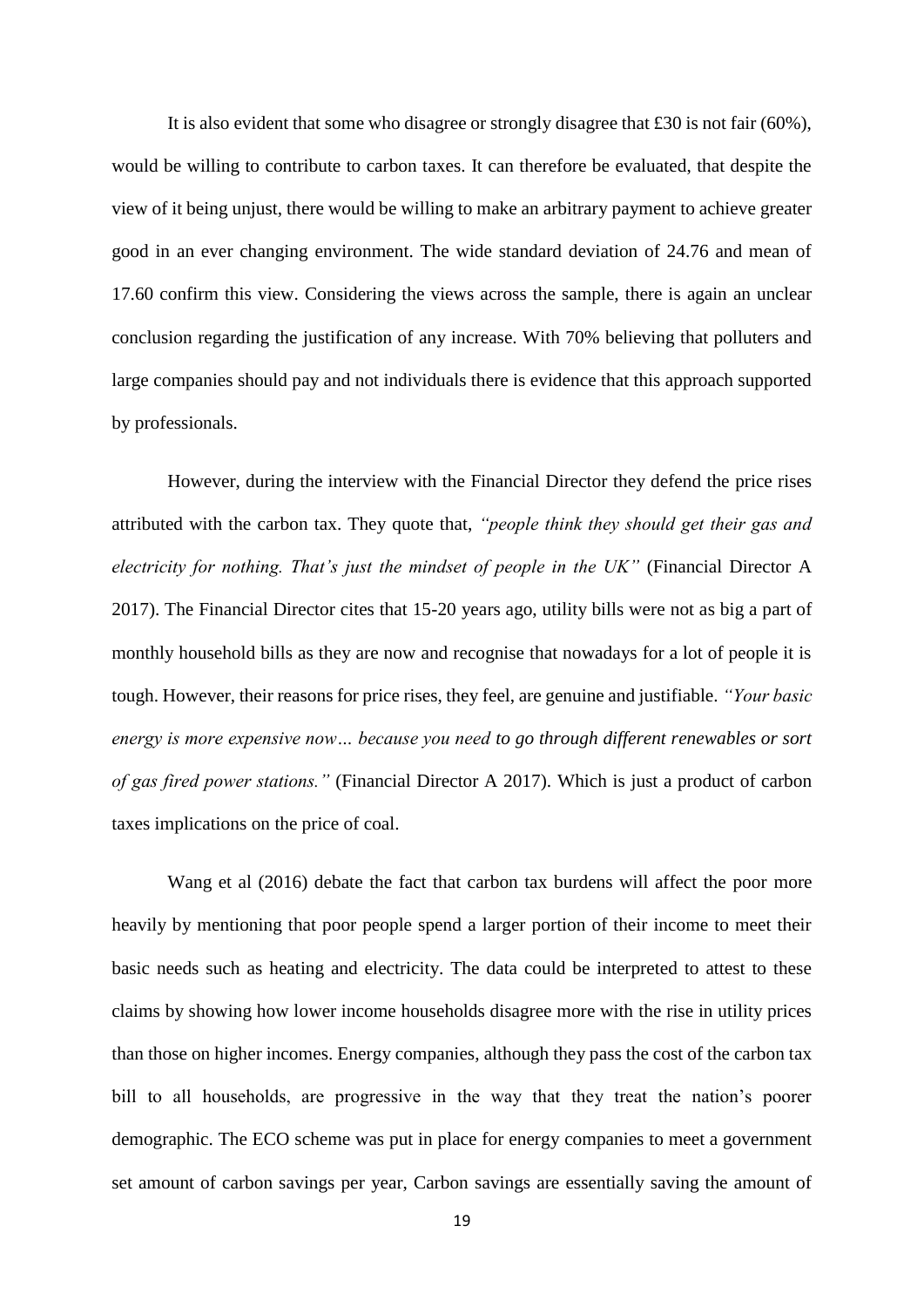CO2 expelled into the atmosphere. The only way that this can be achieved is through the companies directly paying for and installing new energy efficient items for people's home such as; *"boilers home insulation, cavity wall insulation, solid wall insulation are the main ones"* (Financial Director A 2017). These installations are only done in certain areas, rural areas mainly. However, the Financial Director comments that *"poorer people will benefit from the ECO scheme if they apply"* (Financial Director A 2017) as the company 'means test' people for new boiler installations and those who are on benefits are be entitled to a new boiler if they apply through the ECO scheme. These initiatives will make their homes more energy efficient and thus lower their household energy bills.

The idea that uncertainties (in price rises) can lead to widespread rejection from the public was put forward by Murray (2016) which is evident through the results of the survey as most tend to reject the price rise and most probably did not realise the reason for the price rise. A respondent commented within the survey*, "I understand the impact of Carbon Taxes on consumer bills. I'm not sure that the general public have the same understanding".* Which ties in well the idea that the public were uncertain of the price rises and therefore could cause them to reject the premise behind it.

What appears to be most surprising is that of the 13 responses who were willing to pay above the £30 and pay either £50 or £100, not one of them was one of the highest income bracket of earning £60,000+. Many of the participants in the £60,000+ income bracket said that the £30 increase was *"reasonable"* and so opted to not increase or decrease the amount. Nonetheless some chose £0, in fact  $33\%$  of the participants who chose £0 were in the highest income bracket. Reasons they gave were to do with energy companies making enough profit while others said they should be already be providing green energy. Some comments in the survey on this issue from participants are;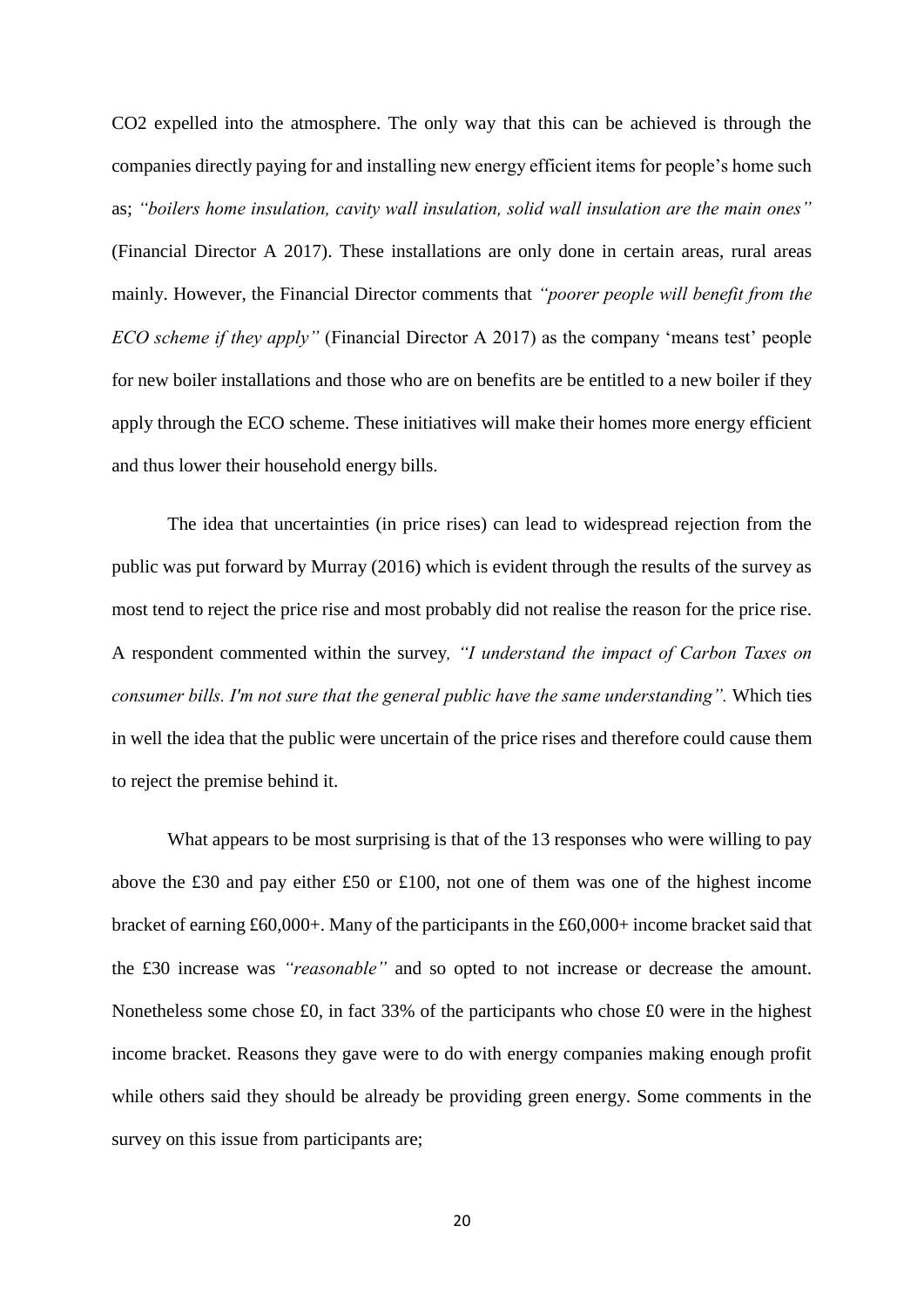*"Renewables are fast becoming the go to source for energy production. Instead of investing and exploring for sources of oil, they should focus on providing green energy. It is down to the companies to ensure they can cover the expense, not expect their customers to foot the bill."* and, *"while I completely agree with the need to reduce carbon emissions & the impact on climate, these companies make huge profits already and it should be part of their ethos & best practise already to looking at ways to make the process more efficient thereby reducing carbon emissions & ultimately the cost to customers."*.

Although the higher income brackets agreed with the price rises more it was surprising to find that they were less inclined to a further increase in bill rises compared to lower income households.

Fifthly, as a responsible society, Fig 3 shows that there is acceptance that we can all do more to reduce emissions. As a population, we consider ourselves to be over reliant on our cars and need to consider alternatives whilst carefully monitoring energy use to try and assist in reducing carbon emissions globally. Literature suggests car emissions (Gössling, Scott, & Hall, 2015) and this ties in with the study, where general acceptance of this ever increasing problem is apparent. Furthermore, comments from the Financial Director tie in with the idea of electric cars being used, he states that *"if you were getting an electric vehicle… save a lot on petrol and diesel… To buy one now is… probably double what a normal car would be. Overtime you would hope that electric vehicles would be the norm"* (Financial Director A, 2017*).* In the future the price of electric cars should decline due to technological advancements which will give common citizens access to a way of lowering their emissions but until then there is still a reliance on fossil fuelled powered vehicles.

Monitoring energy use at home, or in a business, was the second most popular answer behind using the car less and walking. This is perhaps the more realistic for most people to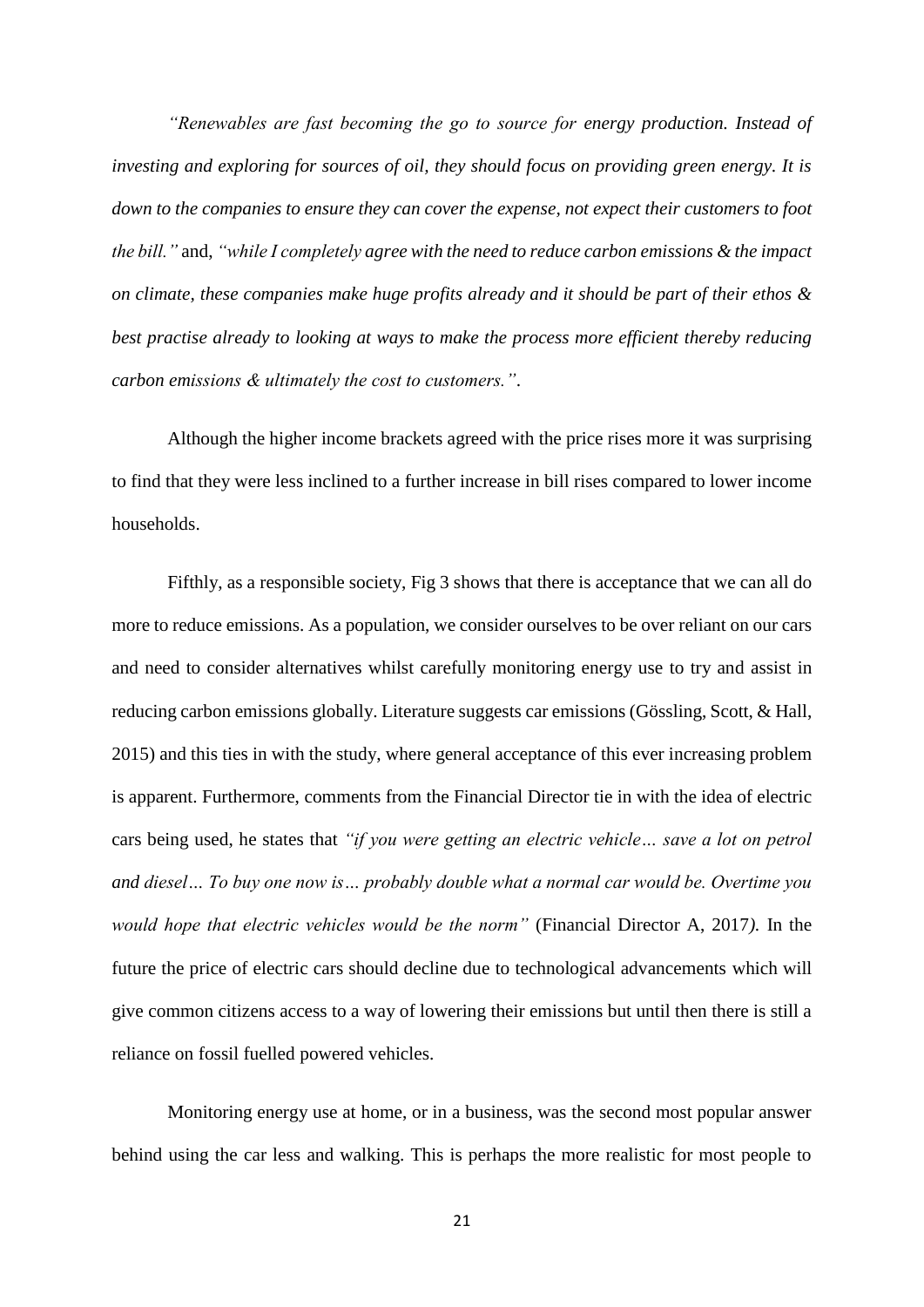achieve and could potentially have a knock-on effect that could eventually lower utility prices. For example, if people were to use less energy at home then energy companies would not need to create as much energy thus causing them to have less carbon emissions which would lower their carbon tax bill and they could pass the savings back to the consumer. Within the interview with the Financial Director, there was a discussion about 'smart meters'. Smart meters are to be a replacement for the standard methods of gas and electric measurements currently in place, being that someone would come out and take a reading from your 2 household meters. For the companies, it allows for them to produce more accurate bills and for the consumer, it allows them to monitor their energy use in a much easier and more efficient way. Again, this is another massive expense for energy companies to install one in each customer's home and some people might not be interested in having one due to the hassle of installation (Financial Director A, 2017).

What they provide however is a means for customers *to "control their energy and reduce their bill and just use less of the product"* (Financial Director A, 2017*)* this could help lower every person's individual carbon footprint from the ground up. More people being aware of the smart meters and allowing them to be installed in their homes could potentially benefit final goods prices and have some sort of environmental impact.

Many people admit to wasting energy in the comments of the survey with some comments being; *"Using my gas and electric more wisely to reduce the amount I need."* and *"Do not use your gas or electricity when it is not essential i.e. Heating in summer."* People acknowledge how wasteful they are and so the smart meters could be put to great use and allow for wiser energy consumption habits through making users aware of the energy they are using immediately. This wasteful behaviour is backed up by a comment from the Financial Director where they claim that *"people will be leaving their gas and electricity on when they're not in*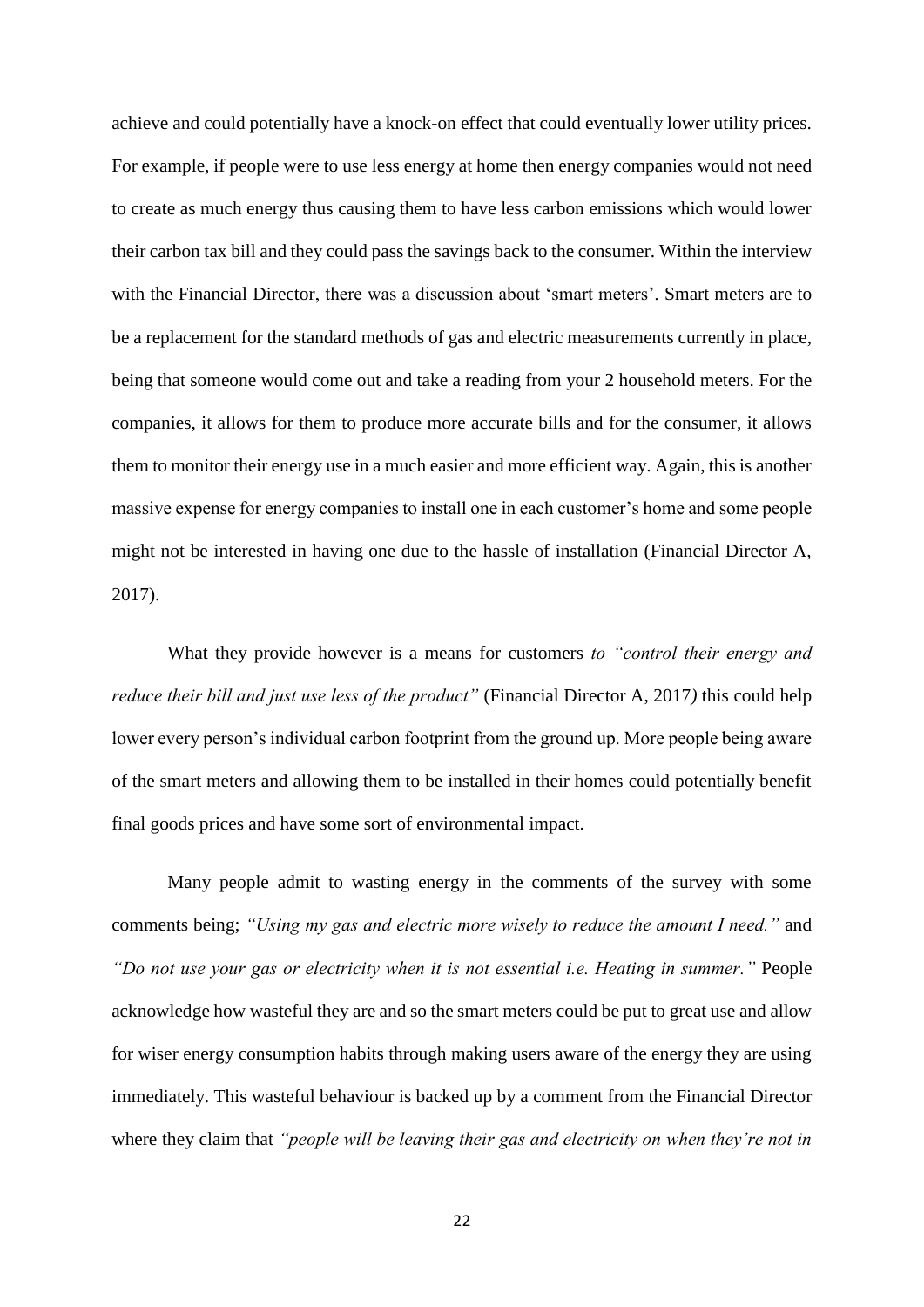*the house. Which is the equivalent of me taking out £10 and setting it on fire. It's just wasting energy."* (Financial Director A, 2017)

Wasting energy could be applied to the population wholly as nobody can safely say they do not waste energy of some kind at home, even if it is as little as leaving a light on. One comment in particular from a respondent who works in the energy sector with a great understanding of carbon taxes talks about a need for a change in public behaviour which is more than likely what is needed, he said that *"Changes in public behaviour (this creates the demand for energy) are required. Reduction on use of motor cars and general consumption of energy is key. Also, small scale local generation (e.g. PV or wind) supported by improvements in battery technology will also be key in the future."* (See appendix 8 for comments).

Somewhat surprisingly, 8% were unsure of how they could reduce their carbon emissions and therefore there is a need for a better understanding through education to make people aware of how to lower their carbon footprint. Utilisation of the smart meters would help to ensure the public have a way of lowering their emissions by real time monitoring of electricity usage.

## INSERT FIGURE 3 ABOUT HERE

Finally, the way forward is evident, not only from the survey but from what happens in reality. As a nation, collectively, we need to find greener mechanisms. The evolution of a greener society has been evident for centuries, the reduction in coal output, combined with the reduction in nuclear power demonstrates that currently we are achieving the views of the majority. However, what is transparent is that there are some who value other social welfare benefits such as a free education and a NHS more than carbon tax as shown in Fig4. It could be argued that these views are more short term focused individuals, who have somewhat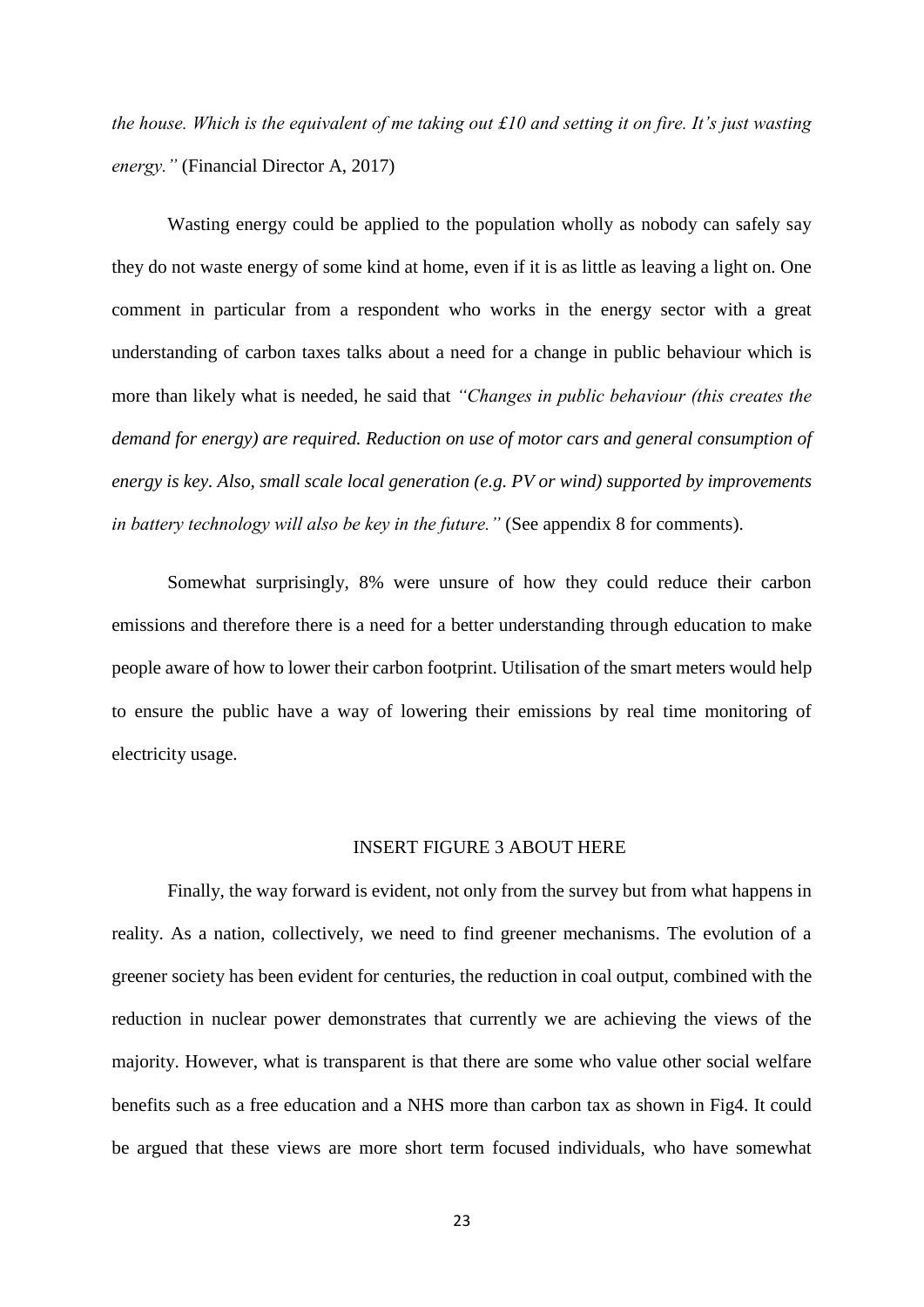accepted that green power is too far in the distant and it would be more beneficial to solve todays problems rather than tomorrows.

An important point as highlighted by the Financial Director during the interview in regards to renewables is the cost association. Wind farms are the greatest clean energy investment for energy companies, both on shore and off shore*.* As mentioned in the interview *"it's not like (power station name removed) where you need to buy lots of coal to fire up the turbines to make it work to create electricity, once it's up there it's just whirling round so there's a big huge capital investment to begin with but then you could actually get a good return over several years, they can be for 20/25 years"* (Financial Director A 2017). Interestingly, Martin, de Preux and Wagner, (2014) commented on how some energy companies such as EDF want the carbon tax increased as they want their competitors to lose profits due to the carbon tax forcing the closure of coal fired power stations and ultimately forcing companies to heavily invest in wind farms and other renewables.

Although there are always cheaper ways to do produce energy, there are many other influencing factors that are out with a companies' control, for example, the Financial Director mentions Brexit as an influencing factor and how lots of materials needed to build a windfarm are imported from the EU and with Brexit's impact on the Euro they have seen the cost of materials go up. Hydro stations are another good alternative, however there are very few in operation and they do not provide enough energy to cover full cities on their own. They are relatively clean though. (Financial Director A, 2017)

A point worth mentioning in relation to the wind and wave energy is through the amount of revenue this could potentially then create for Scotland while also creating employment opportunities in a growing business sector. *"It [Scotland] has natural energy resources the envy of Europe, with 25% of the EU's offshore wind and tidal power potential and 10% of its*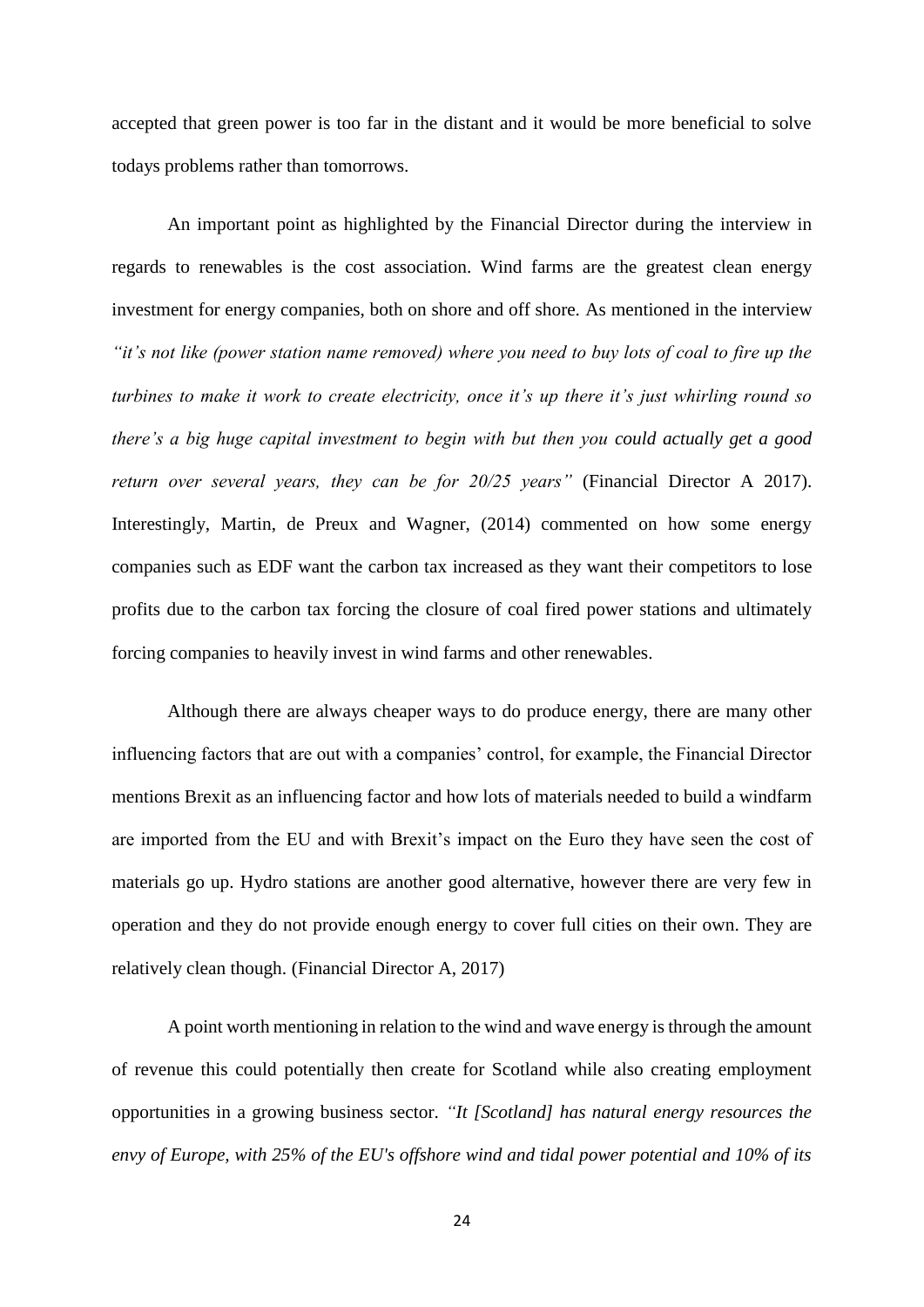*wave power potential, and some 90% of the UK's hydro capacity."* (Carrell, 2014 pg1). Therefore, proper investment from the Scottish government within this sector should be viewed as a priority. Of all those who would like to see investment in green energy initiatives 64% are accountants earning over £60,000 per year with males making 50% of that and females making up 14%. In contrast when it came to help those less fortunate and the nation's more vulnerable, Females earning between £20,000-£40,000 made up 66% of all those responses. This difference could be due to females being more caring and empathetic than males in general, this could be backed up by saying that females outnumbered males in both investment in the NHS/Health and education.

Improvements to public transport can have a direct positive impact on energy consumption and was the second most popular choice, improving public transport to be more efficient would result in less cars on the road and therefore less pollution. With 60% of Americans saying they would support a carbon tax if the revenue was put to good use (Spross, 2014), perhaps similar studies could be done in Scotland to allow for comparison.

#### INSERT FIGURE 4 ABOUT HERE

From the literature, it said that a carbon policy can be progressive if the rich are affected more adversely rather than welfare reduction being felt in all households (Dissou and Saddiqui, 2013). This appears to hold untrue as the Financial Director explains *"Ultimately consumers pay for it and they're not really having an input*" (Financial Director A, 2017). An alternative idea suggested would be to add a couple of pence onto everyone's income tax bill rather the cost going through an energy company's profit and loss which would not only pay for the tax but stop utility prices rising and save energy companies grief in the process while also improving their profits. (Financial Director A, 2017).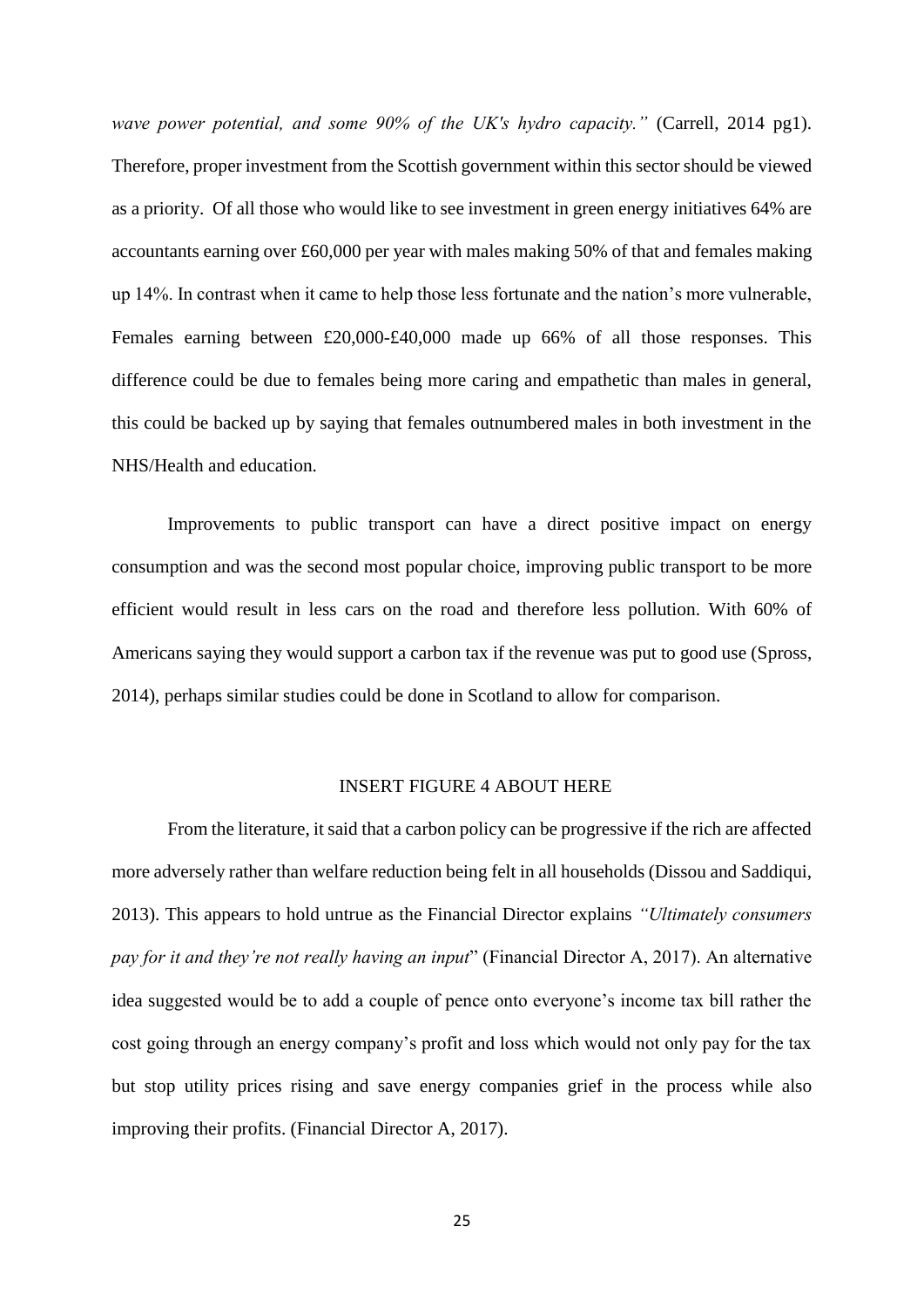#### **6 Conclusion and Policy Implications**

The increasing empirical perception of public stances toward carbon taxes can assist policymakers and regulators to design carbon taxes in a way that is more acceptable for society as a whole. This paper aimed to gain an understanding of the accounting society's acceptability of carbon taxes. Society can be affected both positively and negatively from a carbon tax as shown throughout this paper, positively through aspects such as, the fiscal revenue governments receive and reinvest into society to help with issues surrounding climate change. Also, the positive environmental impact which could be brought on by energy companies changing their sources of energy production to renewables so they can cut their carbon tax bill. The negative aspects associated with the carbon tax were to do with how they ultimately impact consumers utility bills through price rises which were thought to affect the worst off in society Finally, the overall effectiveness of carbon taxes was explored to see if they do lead to a reduction in emissions with an emphasis on how society feel they can help in reducing their emissions as opposed to facing the burdens that come with carbon taxes.

The accounting society's acceptability of carbon taxes varies depending on the individuals' level of understanding of the tax and their understanding of how it can affect society. Key reasons for the negative views were attributed to who ends up paying the carbon tax bill, which was found to be the end users of the energy i.e. the customers. Energy companies passing through the cost to end customers was a big concern for many with the idea that energy companies should not pass through the cost as they make enough profits, so they should pay it themselves being an important factor in forming opinion. Rising utility bills was found to not be solely based on the carbon tax but included other schemes such as the ECO scheme and renewable obligation put on energy companies from government. All these factors were found to have a negative impact for consumer bills.

26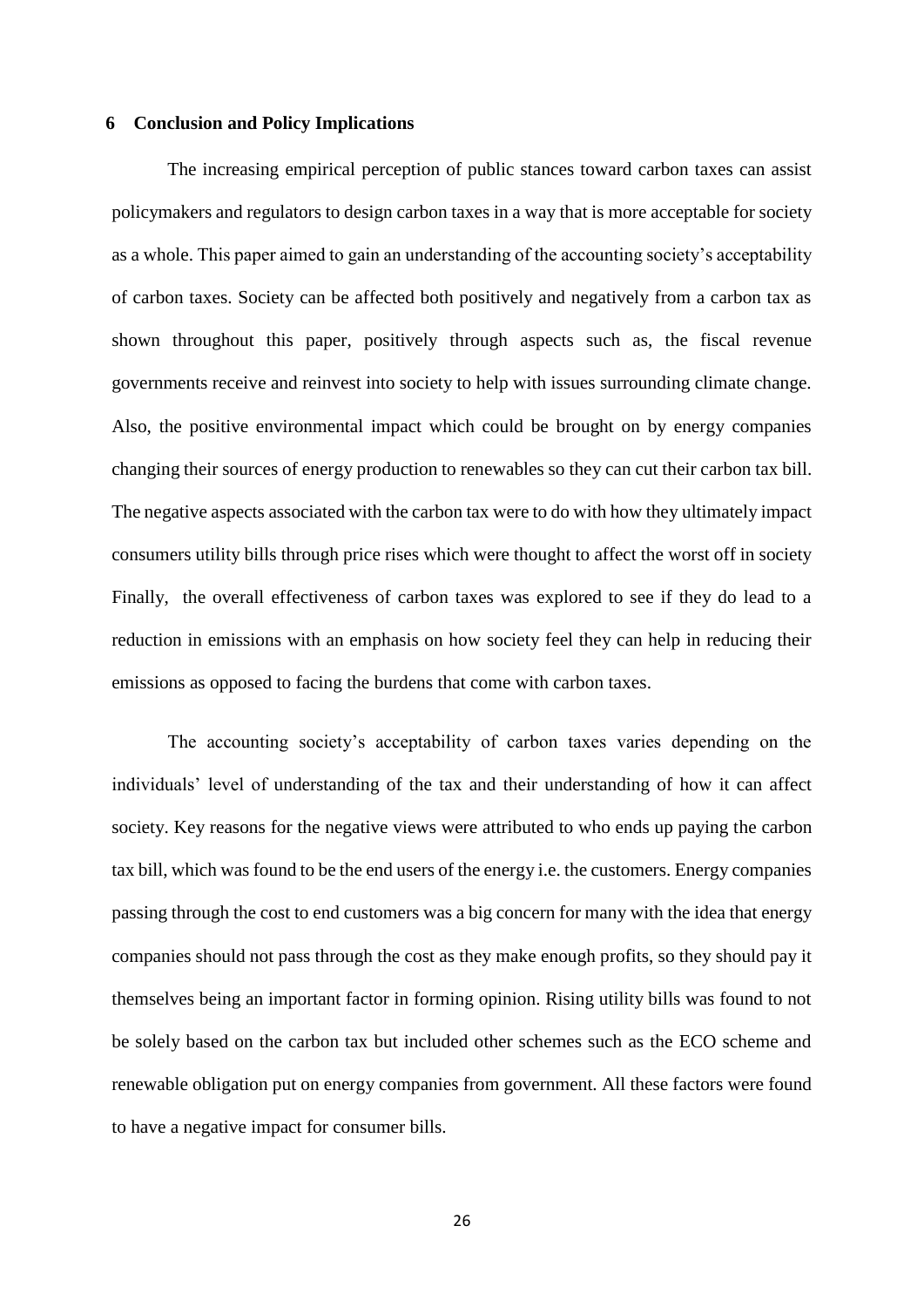However, once the respondents of the survey were presented with new, more positive, information about how they can be affected by a carbon tax policy many opinions were changed to a more positive one as highlighted in the survey. Positive information that was presented related to how carbon taxes can have positive implications for the environment by providing a means for reducing levels of carbon dioxide in the atmosphere which can help slow down climate change and provide a better world for future generations. This coupled with information from the government on the appropriate use of carbon revenues could create a positive opinion for carbon taxes as many changed their opinion when presented with alternative facts. Overall, the positive aspects of the carbon tax outweighed the negative for many which could somewhat lead to the acknowledgement of carbon taxes being a success.

Carbon taxes can affect an energy producing business greatly as energy companies in Scotland relied heavily on the heavy pollutant coal until recently. Introducing the carbon tax was a way in which the government wanted these companies to move away from the reliance on fossil fuels and 'force' them to switch to greener energy production. It was found the carbon tax alone does not actually impact on the reliance on fossil fuels, coal is an exception, however, gas fired power stations and oil driven cars are still a popular choice for producing energy and transportation respectively. Until renewable energy becomes cheaper fossil fuels will continue to be a dominant fuel source in Scotland. Energy companies find the tax unnecessary as all it is effectively is a tax on the end user which must go through their profit and loss to a negative effect.

Overall, the reality on the effectiveness of carbon taxes at reducing carbon emissions is not as great as the government would perhaps have liked them to be. Although coal is no longer widely used there are still many other areas that should be addressed in relation to CO2 emissions. A change in the public's behaviour regarding energy use is recommended as it is believed that this would have a greater impact on lowering emissions than a tax would. If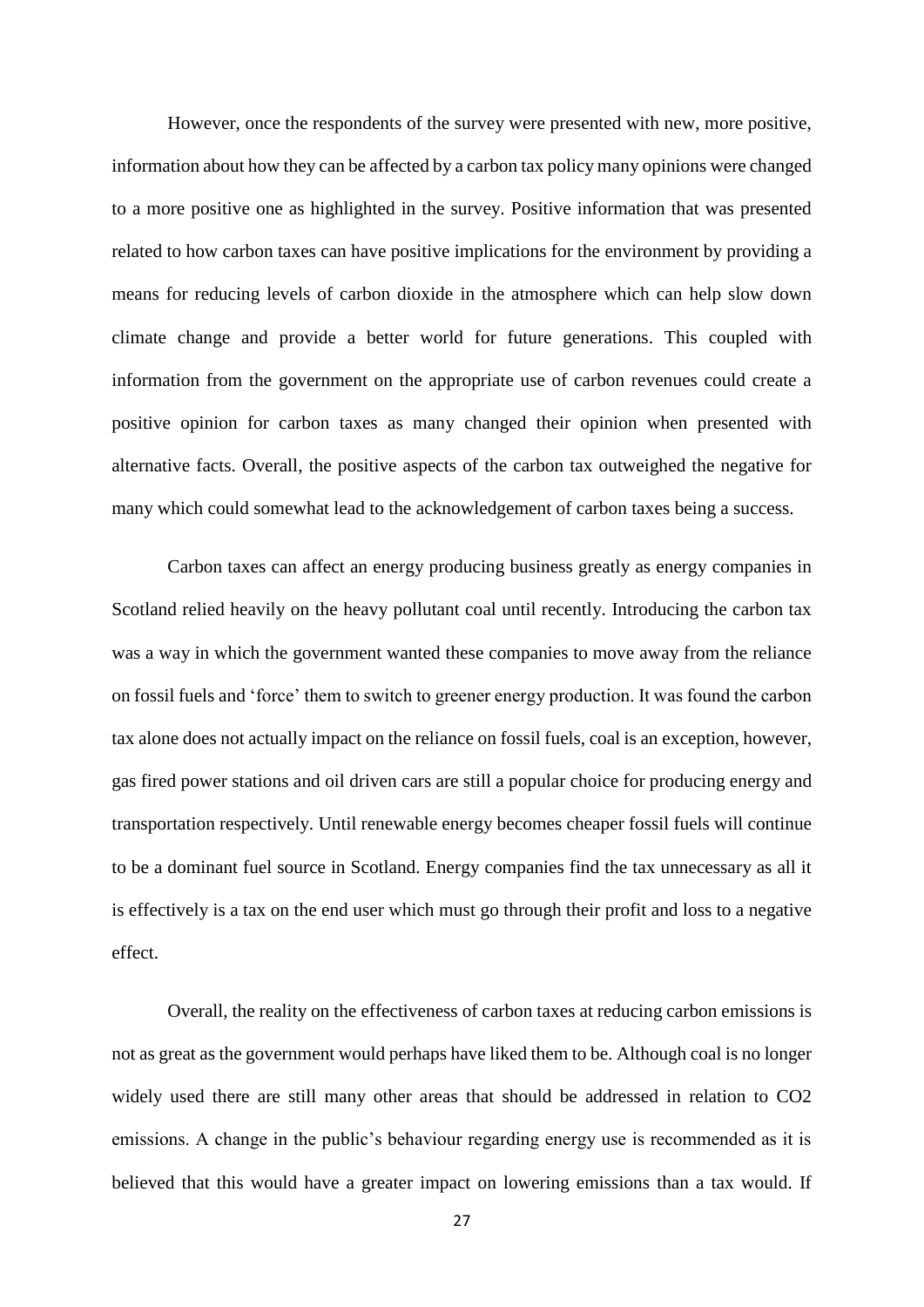households in the UK made greater effort to monitor their energy use by utilising the newly available smart meters, using their car less or switch to an electric car, albeit they are currently expensive to buy, in time we would see a reduction in CO2 that would eliminate the need for a carbon tax and save the need for energy companies to put up their tariffs while still providing positive changes to the environment.

Carbon taxes are mostly seen by professionals to be poorly implemented taxes that affect everyone, while they can help in reducing in CO2 levels to some extent the issues that surround climate change are much wider. Going forward, it would be recommended for further research to be conducted on how public behaviour in relation to energy use can be changed and if so how this could be brought about. If carbon taxes are charged through to customers' bills and energy companies do not switch over to renewables as much as governments and green energy promoters hope then the overall effectiveness of the tax is open to question, however if their goal was to move energy production away from coal then they could be viewed as being effective. In addition the acceptability of carbon taxes is significantly affected by the perceived tax effectiveness, government credibility, by the information offered on climate change, and by the level to which public people are willing to pay. The carbon taxes will be rejected if the aim of the tax is not obvious and broadly clarified before it is applied, and if its predictable influences, both on the environment and on the economy, are not sufficiently pronounced. On condition that a proper information campaign is prepared, the expected preliminary reluctance to accept carbon taxes might weaken over time.

Thus, future research could investigate the wider publics and accountants, behaviour and understanding of carbon taxes following its introduction and evolution in society. Performing in-depth interviews with accounting firms regarding climate change and taxation would enrich current research, as would speaking to some of the specialised energy and taxations teams that are emerging as accountants continue to provide clients with the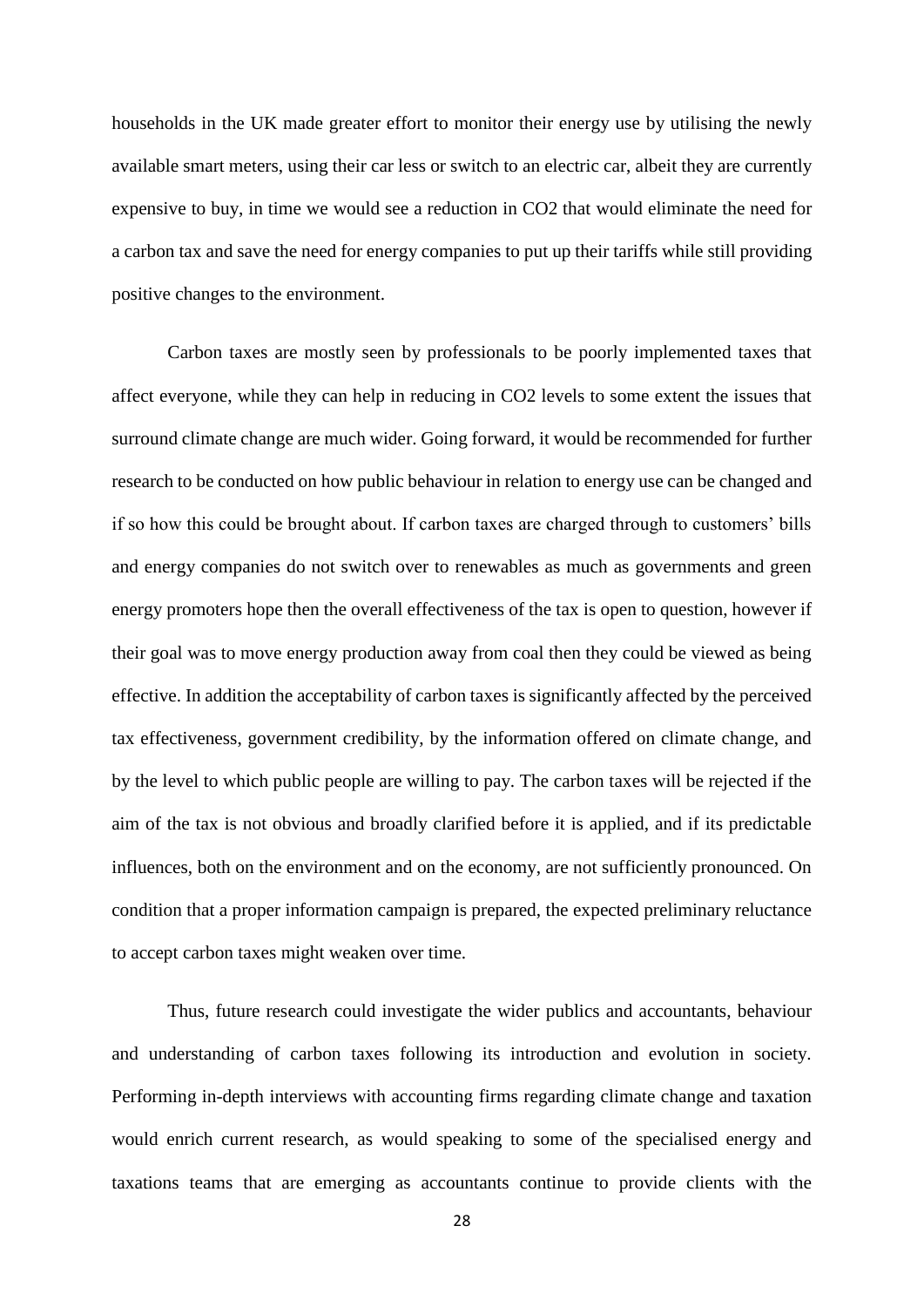information they require. Another limitation of the research is the small sample size. For this reason, attention should be given when expanding the findings obtained to the overall population of UK citizens. However, the findings in this paper are beneficial as a preliminary point for future experiments, since to the best of our knowledge, no other study has been carried out on this topic in Scotland or/and UK. It would be recommended that world governments continue their efforts in making the environment a safer place for future generations. Therefore, proper investment from the Scottish government within this sector should be viewed as a priority. Also, a different approach, rather a carbon tax or EUETS, could be researched that involved providing cheaper renewable energy sources for households. With an overwhelming majority of the respondents believing that more can be done to fight global warming and climate change it would be recommended that world governments continue their efforts in making the environment a safer place for future generations. Therefore, proper investment from the Scottish government within this sector should be viewed as a priority.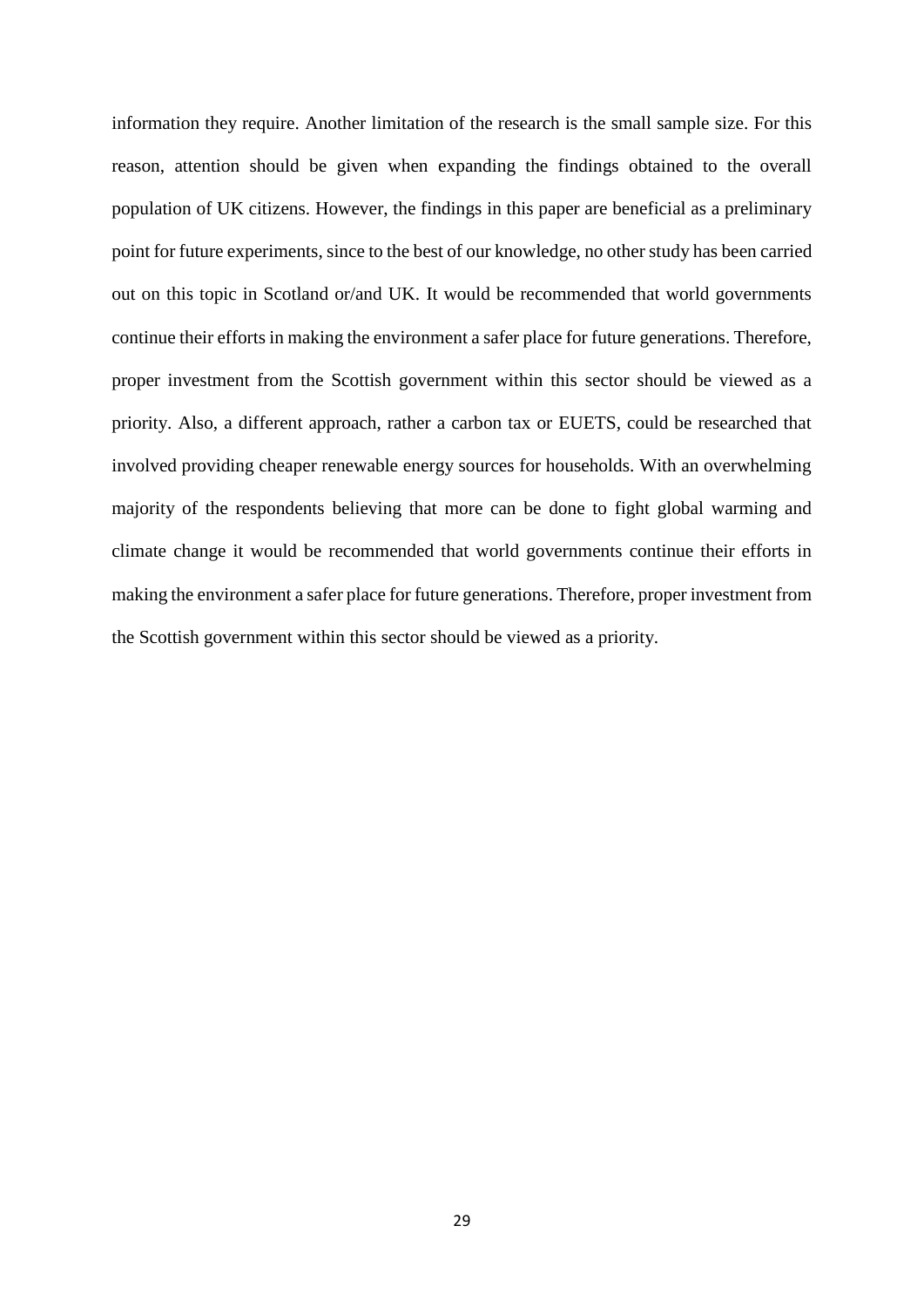#### **References**

- Adhikariparajul, M., Hassan, A., Fletcher, M., & Elamer, A. A. (2019). Integrated reporting in UK higher education institutions. *Sustainability Accounting, Management and Policy Journal*, Forthcoming. <https://doi.org/10.1108/SAMPJ-03-2018-0093>
- Alshbili, I., Elamer, A. A., & Beddewela, E. (2019). Ownership types, corporate governance and corporate social responsibility disclosures: Empirical evidence from a developing country. *Accounting Research Journal*, Forthcoming. [https://doi.org/10.1108/ARJ-03-2018-0060.](https://doi.org/10.1108/ARJ-03-2018-0060)
- Andersen, M.S. and Ekins, P. (2009). *Carbon-Energy Taxation: Lessons from Europe*. Oxford Scholarship Online pp1.
- Baranzini, A., & Carattini, S. (2017). Effectiveness, earmarking and labeling: testing the acceptability of carbon taxes with survey data. Environmental Economics and Policy Studies, 19(1), 197–227.
- Beck, M., Rivers, N., Wigle, R., & Yonezawa, H. (2015). Carbon tax and revenue recycling: Impacts on households in British Columbia. *Resource and Energy Economics*, 41, 40-69.
- Böttcher, C. F., & Müller, M. (2015). Drivers, Practices and Outcomes of Low‐carbon Operations: Approaches of German Automotive Suppliers to Cutting Carbon Emissions. *Business Strategy and the Environment*, 24(6), 477-498.
- Bounds, A. (2015). *Coal industry blames carbon taxes as Scottish power plant closes*. [Online] Available URL: <https://www.ft.com/content/801e120e-45c4-11e5-b3b2-1672f710807b> [Accessed 12 December 2016].
- Brannlund, R., & Persson, L. (2012). To tax, or not to tax: preferences for climate policy attributes. Climate Policy, 12(6), 704–721.
- Bredin, D. and Muckley, C. (2011). An emerging equilibrium in the EU emissions trading scheme. *Energy Economics*. 33(2), 353-362.
- Carattini, S., Kallbekken, S., & Orlov, A. (2019, January 16). How to win public support for a global carbon tax. Nature, Vol. 565, pp. 289–291.
- Carl, J. and Fedor, D. (2016). Tracking global carbon revenues: A survey of carbon taxes versus cap-and-trade in the real world. *Energy Policy*. 96, 50-77.
- Carrell, S. (2014). *Scottish power: rich in green energy but light on green revenues*. [Online] Available URL: [https://www.theguardian.com/politics/scottish-independence-blog/2014/apr/08/scotland-scottish-green](https://www.theguardian.com/politics/scottish-independence-blog/2014/apr/08/scotland-scottish-green-energy-taxes)[energy-taxes](https://www.theguardian.com/politics/scottish-independence-blog/2014/apr/08/scotland-scottish-green-energy-taxes) [Accessed on 28 January 2017].
- CCP. (2018). Climate change plan the third report on proposals and policies 2018-2032. Retrieved from [https://www.gov.scot/publications/scottish-governments-climate-change-plan-third-report-proposals](https://www.gov.scot/publications/scottish-governments-climate-change-plan-third-report-proposals-policies-2018/pages/1/)[policies-2018/pages/1/](https://www.gov.scot/publications/scottish-governments-climate-change-plan-third-report-proposals-policies-2018/pages/1/)
- Chen, C. M., & Montes‐Sancho, M. J. (2017). Do Perceived Operational Impacts Affect the Portfolio of Carbon‐Abatement Technologies?. *Corporate Social Responsibility and Environmental Management*. 24, 235–248
- Cherry, T. L., Kallbekken, S., & Kroll, S. (2012). The acceptability of efficiency-enhancing environmental taxes, subsidies and regulation: An experimental investigation. Environmental Science & Policy, 16, 90–96.
- Clinch, P., & Beuermann, C. (2006). Social and political responses to ecological tax reform in Europe: an introduction to the special issue. Energy Policy, 34(8), 895–904.
- Crowley, K. (2017). Up and down with climate politics 2013-2016: the repeal of carbon pricing in Australia. Wiley Interdisciplinary Reviews: Climate Change, 8(3), e458.
- Cuevas, S. and Haines, A. (2015). *Health benefits of a carbon tax.* The Lancet. 387(10013), 7-9.
- de Groot, J. I. M., & Schuitema, G. (2012). How to make the unpopular popular? Policy characteristics, social norms and the acceptability of environmental policies. Environmental Science & Policy, 19–20, 100– 107.
- Dickie, M (2015) Scottish power to close Longannet plant due to taxes and charges. [Online] Available URL: <https://www.ft.com/content/bbd14aaa-458d-11e5-b3b2-1672f710807b> [Accessed on 16 December 2016]
- Dissou, Y. and Siddiqui, S.S. (2014). Can carbon taxes be progressive? Energy Economics. 42, 88-100.
- Drews, S., & van den Bergh, J. C. J. M. (2016). What explains public support for climate policies? A review of empirical and experimental studies. Climate Policy, 16(7), 855–876.
- Duff, A. (2016). Corporate social responsibility reporting in professional accounting firms. *The British accounting review*, 48(1), 74-86.
- Duff, A. (2017). Social mobility and Fair Access to the accountancy profession in the UK: Evidence from Big Four and mid-tier firms. *Accounting, Auditing & Accountability Journal*, 30(5), 1082-1110.
- Economic and Social Research Council (ESRC). (2000) *Opportunities for change. Response to the consultation paper: A revised UK strategy for sustainable development*. Parliament: London. [https://publications.parliament.uk/pa/cm199900/cmselect/cmenvaud/175/175m12.htm.](https://publications.parliament.uk/pa/cm199900/cmselect/cmenvaud/175/175m12.htm)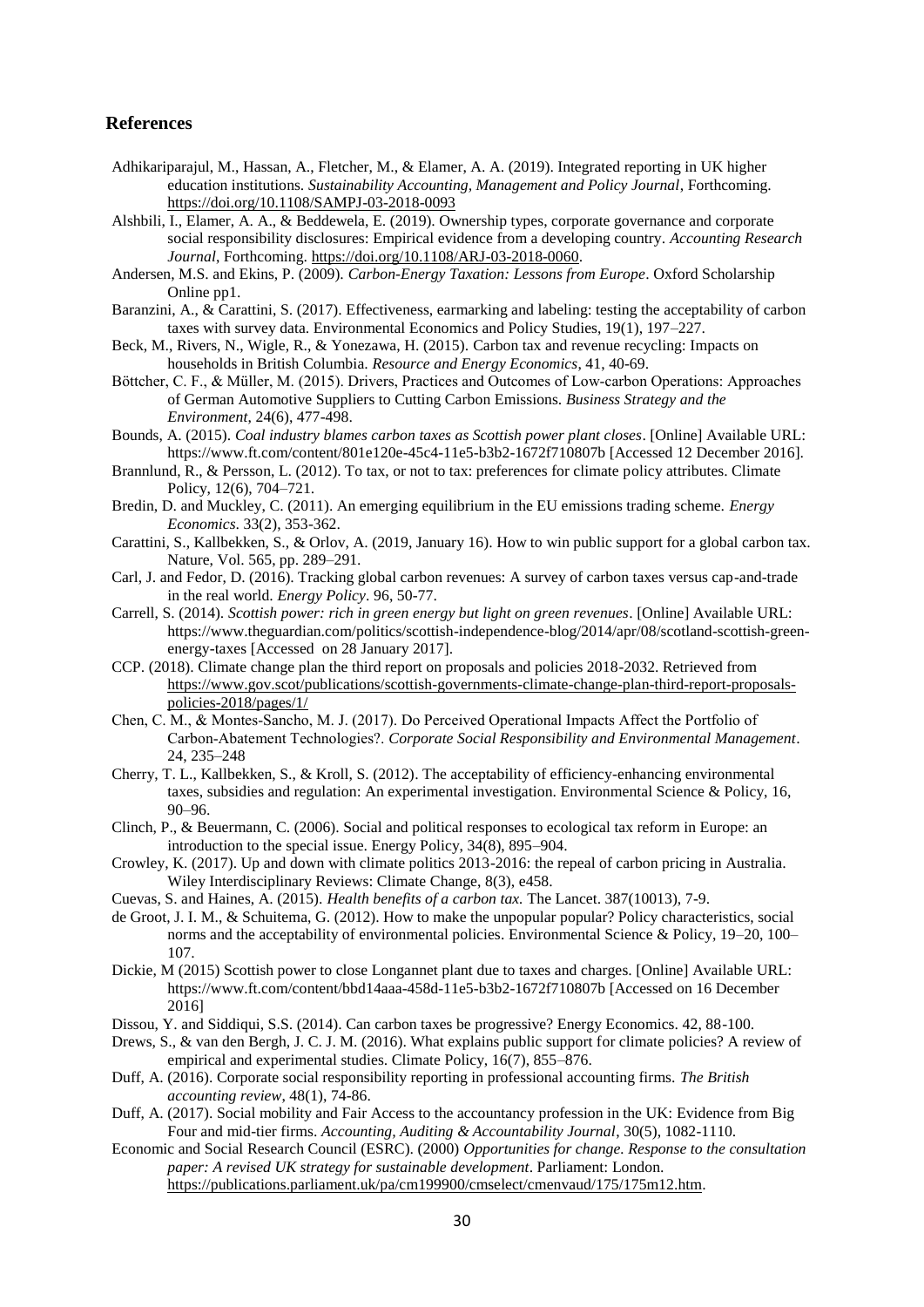Ekins, P. (1994). The impact of carbon taxation on the UK economy. Energy Policy. 22(7), 571-579.

- Elmagrhi, M. H., Ntim, C. G., Elamer, A. A., & Zhang, Q. (2019). A study of environmental policies and regulations, governance structures and environmental performance: The role of female directors. Business Strategy and the Environment, 28(1), 206–220.
- Evangelinos, K., Nikolaou, I., & Leal Filho, W. (2015). The effects of climate change policy on the business community: a corporate environmental accounting perspective. *Corporate Social Responsibility and Environmental Management*, 22(5), 257-270.
- Eweje, G. (2011). A shift in corporate practice? Facilitating sustainability strategy in companies. *Corporate Social Responsibility and Environmental Management*, 18(3), 125-136.
- Gerged, A. M., Cowton, C. J., & Beddewela, E. S. (2018). Towards Sustainable Development in the Arab Middle East and North Africa Region: A Longitudinal Analysis of Environmental Disclosure in Corporate Annual Reports. Business Strategy and the Environment, 27(4), 572–587.
- Gosden, . (2016) *Power politics: industry battle as Chancellor to rule on carbon tax*. [Online] Available URL: http://www.telegraph.co.uk/business/2016/10/15/power-politics-industry-battle-as-chancellor-to-ruleon-carbon-t/ [Accessed 14 December 2016].
- Gosden, E. (2016). *Phase out UK carbon tax to avoid importing dirt power from Europe, says think tank*. [Online] Available URL: http://www.telegraph.co.uk/business/2016/11/18/phase-out-uk-carbon-tax-toavoid-importing-dirty-power-from-euro/ [Accessed 13 December 2016].
- Gosden, E. (2016). *Treasury faces row over future of carbon tax.* [Online] Available URL: http://www.telegraph.co.uk/finance/newsbysector/energy/12116628/Treasury-faces-row-over-futureof-carbon-tax.html [Accessed 10 December 2016].
- Gössling, S., Scott, D., & Hall, C. M. (2015). Inter-market variability in CO2 emission-intensities in tourism: Implications for destination marketing and carbon management. *Tourism Management*, 46, 203-212.
- Guo, Z., Zhang, X., Zheng, Y., & Rao, R. (2014). Exploring the impacts of a carbon tax on the Chinese economy using a CGE model with a detailed disaggregation of energy sectors. *Energy Economics*, 45, 455-462.
- Hansford, A., Hasseldine, J., & Woodward, T. (2004). The UK climate change levy: good intentions but potentially damaging to business. *Corporate Social Responsibility and Environmental Management*, 11(4), 196-210.
- Harrison, K. (2010). The Comparative Politics of Carbon Taxation. Annual Review of Law and Social Science, 6(1), 507–529.
- Harrison, K., & Peet, C. (2012). Historical Legacies and Policy Reform: Diverse Regional Reactions to British Columbia's Carbon Tax. BC Studies: The British Columbian Quarterly, (173), 97–122.
- Horton, M. and El-Ganainy, A. (2009). What is fiscal policy. *Finance and Development*. 46(2), 55.
- Hsu, S. (2012) The Case for a Carbon Tax. *Island Press/Center for Resource Economics*, 1-11.
- Hwang, J. A., & Kim, Y. (2017). Effects of Environmental Regulations on Trade Flow in Manufacturing Sectors: Comparison of Static and Dynamic Effects of Environmental Regulations. *Business Strategy and the Environment.* 26, 688–706.
- Jacobs, B. and de Mooij, R (2015). Pigou meets Mirrlees: On the relevance of tax distortions for the second-best Pigouvian tax. *Journal of Environmental Economics and Management.* 71, 90-108.
- Jagers, S. C., Martinsson, J., & Matti, S. (2019). The impact of compensatory measures on public support for carbon taxation: an experimental study in Sweden. Climate Policy, 19(2), 147–160.
- Kallbekken, S., & Aasen, M. (2010). The demand for earmarking: Results from a focus group study. Ecological Economics, 69(11), 2183–2190.
- Kallbekken, S., & Sælen, H. (2011). Public acceptance for environmental taxes: Self-interest, environmental and distributional concerns. Energy Policy, 39(5), 2966–2973.
- Li, J., & Lin, B. (2016). Inter-factor/inter-fuel substitution, carbon intensity, and energy-related CO 2 reduction: empirical evidence from China. *Energy Economics*, 56, 483-494.
- Maibach, E. W., Kreslake, J. M., Roser-Renouf, C., Rosenthal, S., Feinberg, G., & Leiserowitz, A. A. (2015). Do Americans Understand That Global Warming Is Harmful to Human Health? Evidence From a National Survey. Annals of Global Health, 81(3), 396–409.
- Marron, D. B., & Toder, E. T. (2014). Tax policy issues in designing a carbon tax. *The American Economic Review*, 104(5), 563-568.
- Martin, N. J., & Rice, J. L. (2014). Influencing clean energy laws: an analysis of business stakeholder engagement. *Business Strategy and the Environment*, 23(7), 447-460.
- Martin, R. de Preux, L.B. and Wagner, U.J. (2014). The impact of a carbon tax on manufacturing: Evidence from microdata. *Journal of Public Economics*. 117, 1-14.
- Mathur, A., & Morris, A. C. (2014). Distributional effects of a carbon tax in broader US fiscal reform. *Energy Policy*, 66, 326-334.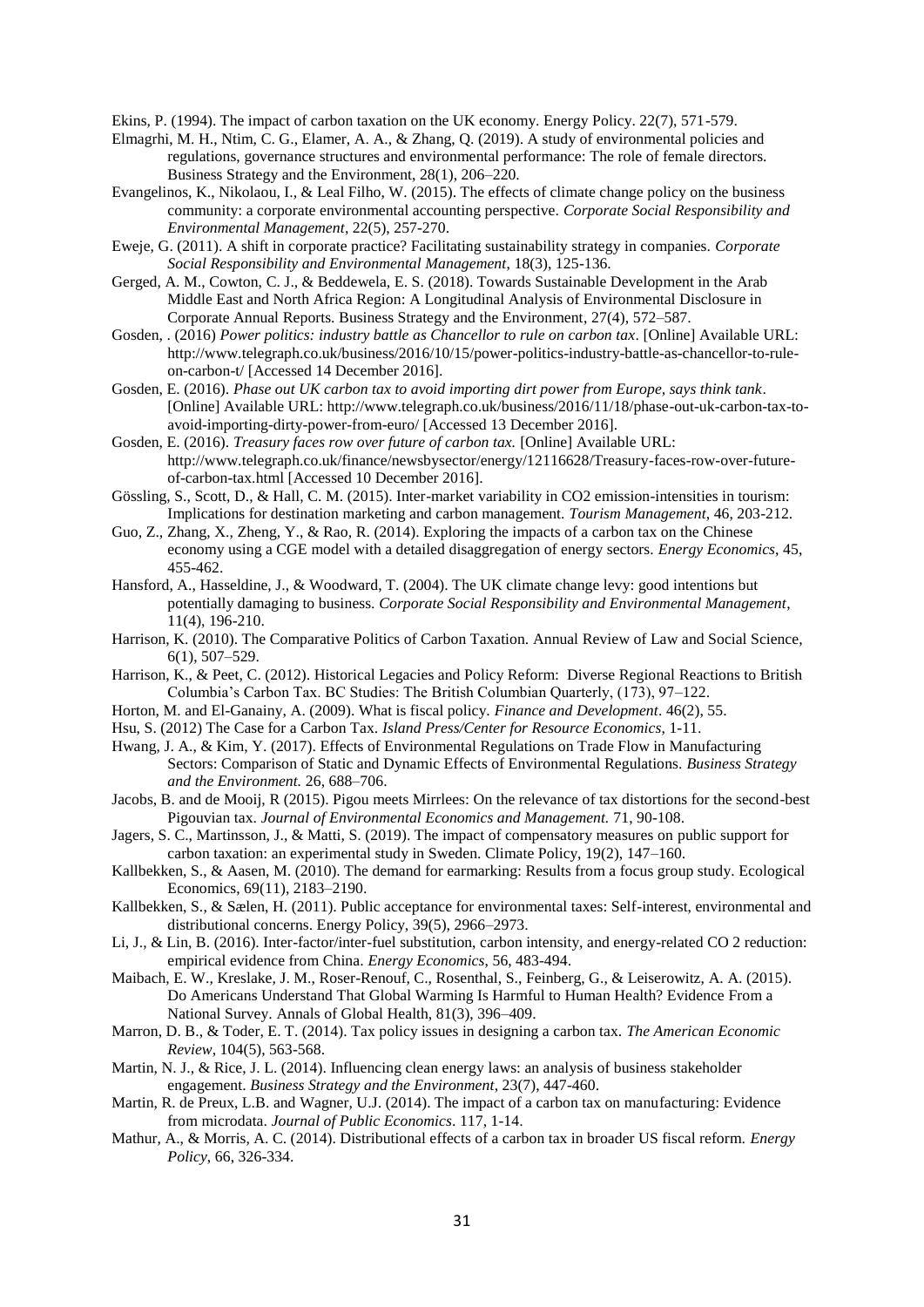Metcalf, G. and Weisbach, D. (2009). The Design of a Carbon Tax. *Harvard Environmental Law Review*. 33, 499-556.

- Murray, B., & Rivers, N. (2015). British Columbia's revenue-neutral carbon tax: A review of the latest "grand experiment" in environmental policy. *Energy Policy*, 86, 674-683.
- Murray, J. (2016). *UK-wide carbon tax would have 'little impact' on consumers*. [Online]. Available URL: [https://www.theguardian.com/environment/2016/jan/11/uk-wide-carbon-tax-would-have-little-impact](https://www.theguardian.com/environment/2016/jan/11/uk-wide-carbon-tax-would-have-little-impact-on-consumers-study-finds)[on-consumers-study-finds](https://www.theguardian.com/environment/2016/jan/11/uk-wide-carbon-tax-would-have-little-impact-on-consumers-study-finds) [Accessed on 5 December 2016].
- Rabe, B. G., & Borick, C. P. (2012). Carbon Taxation and Policy Labeling: Experience from American States and Canadian Provinces. Review of Policy Research, 29(3), 358–382.
- Robson, A. (2014). Australia's Carbon Tax: An Economic Evaluation. *Economic Affairs*. 34(1), 35-45.
- Sælen, H., & Kallbekken, S. (2011). A choice experiment on fuel taxation and earmarking in Norway. Ecological Economics, 70(11), 2181–2190.
- Schleich, J., Schwirplies, C., & Ziegler, A. (2018). Do perceptions of international climate policy stimulate or discourage voluntary climate protection activities? A study of German and US households. Climate Policy, 18(5), 568–580.
- Shwom, R., Bidwell, D., Dan, A., & Dietz, T. (2010). Understanding U.S. public support for domestic climate change policies. Global Environmental Change, 20(3), 472–482.
- Smith, C. (2012). *Definition of environmental tax published*. [Online] Available URL: https://www.gov.uk/government/news/definition-of-environmental-tax-published [Accessed 10 December 2016].
- Spross, J. (2014). *60 percent of Americans support a carbon tax when the revenues are put to good use*. [Online] Available URL: [https://thinkprogress.org/60-percent-of-americans-support-a-carbon-tax](https://thinkprogress.org/60-percent-of-americans-support-a-carbon-tax-when-the-revenues-are-put-to-good-use-f208ce704493#.hxkeukgc7)[when-the-revenues-are-put-to-good-use-f208ce704493#.hxkeukgc7](https://thinkprogress.org/60-percent-of-americans-support-a-carbon-tax-when-the-revenues-are-put-to-good-use-f208ce704493#.hxkeukgc7) [Accessed on 20 February 2017].
- Varma, A. (2002). UK's climate change levy: cost effectiveness, competitiveness and environmental impacts. *Energy Policy*. 31(1), 51-61.
- Wang, Q. Hubacek, K. Feng, K. Wei, Y. and Liang, Q. (2016). Distributional effects of carbon taxation. *Applied Energy*. 184, 1123-1131.
- Wang, X. Li, J.F. and Zhang, Y.X. (2011). An analysis on the short-term sectoral competitiveness impact of carbon tax in China. *Energy Policy*. 39(7), 4144-4152.
- Webster, A. and Ayatakshi, S. (2013). The effect of fossil energy and other environmental taxes on profit incentives for change in an open economy: Evidence from the UK. *Energy Policy*. 61, 1422-1431.
- Webster, R. (2014). *UK electricity mix in 2013: less gas, still lots of coal, but winds on the up*. [Online] Available URL[: https://www.carbonbrief.org/uk-electricity-mix-in-2013-less-gas-still-lots-of-coal-but](https://www.carbonbrief.org/uk-electricity-mix-in-2013-less-gas-still-lots-of-coal-but-winds-on-the-up)[winds-on-the-up](https://www.carbonbrief.org/uk-electricity-mix-in-2013-less-gas-still-lots-of-coal-but-winds-on-the-up) [Accessed on 17 December 2016].
- Wier, M. Birr-Pedersen, K. Jacobsen, H.K. and Klok, J. (2005). Are Co2 taxes regressive? Evidence from the Danish experience. *Ecological Economics*. 52, 239-251.
- Zhang, Z., Zhang, A., Wang, D., Li, A., & Song, H. (2017). How to improve the performance of carbon tax in China?. *Journal of Cleaner Production*, 142, 2060-2072.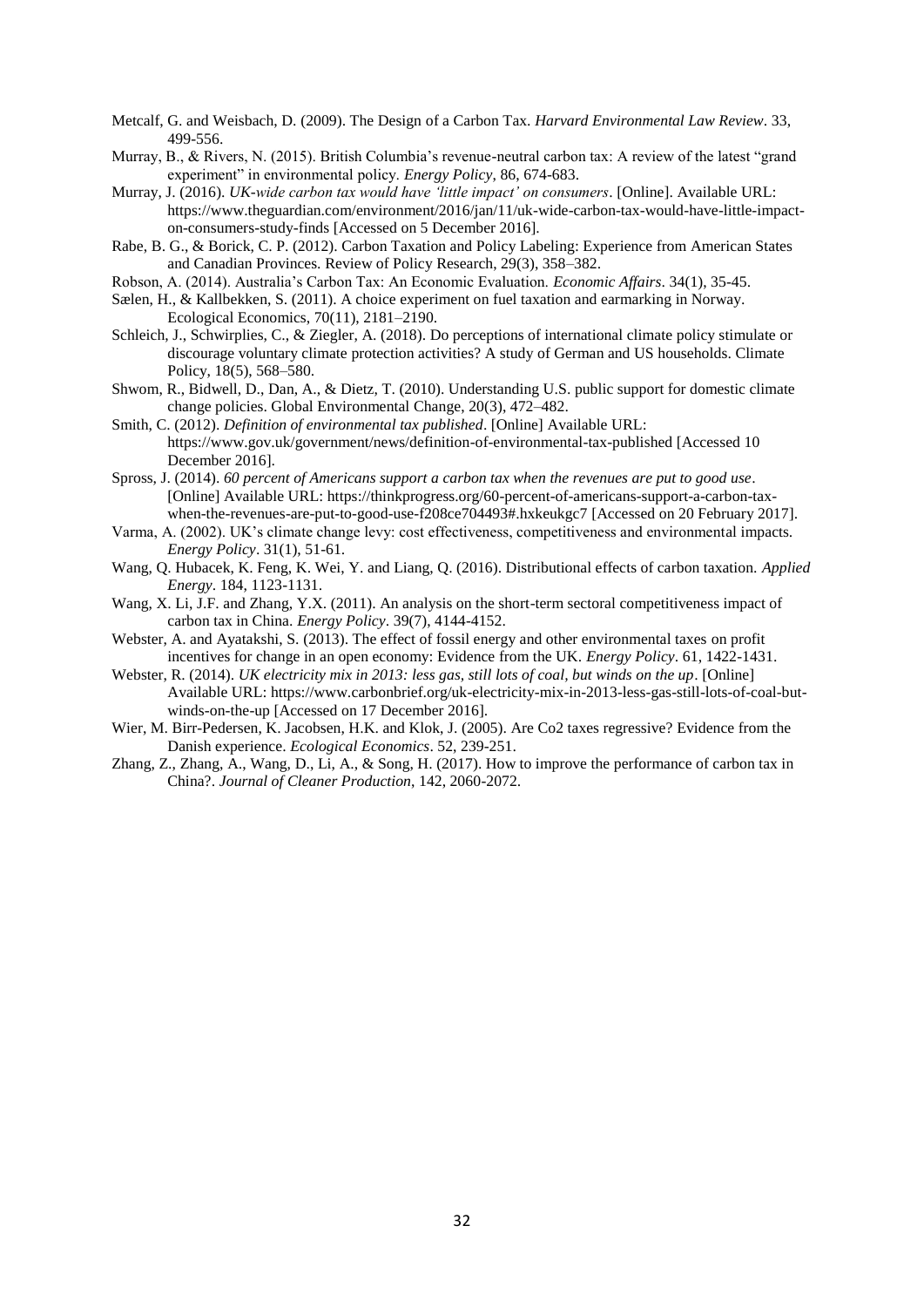# **Tables**

| Variables  |                        | No of respondents | Percentage $(\% )$ |
|------------|------------------------|-------------------|--------------------|
| Age        | $16 - 25$              | 8                 | 17.8               |
|            | $26 - 35$              | 10                | 22.2               |
|            | 36-45                  | 12                | 26.7               |
|            | $46 - 55$              |                   | 15.6               |
|            | $>55$                  | 8                 | 17.8               |
| <b>Sex</b> | Male                   | 24                | 53.3               |
|            | Female                 | 21                | 46.7               |
| Occupation | Professional - Working | 40                | 88.9               |
|            | Retired                | 5                 | 11.1               |
| Income     | 0-20000                | $\overline{4}$    | 8.9                |
|            | 20001-40000            | 10                | 22.2               |
|            | 40001-60000            | 12                | 26.7               |
|            | >60000                 | 19                | 42.2               |

Table 1: General Sample socio-economic characteristics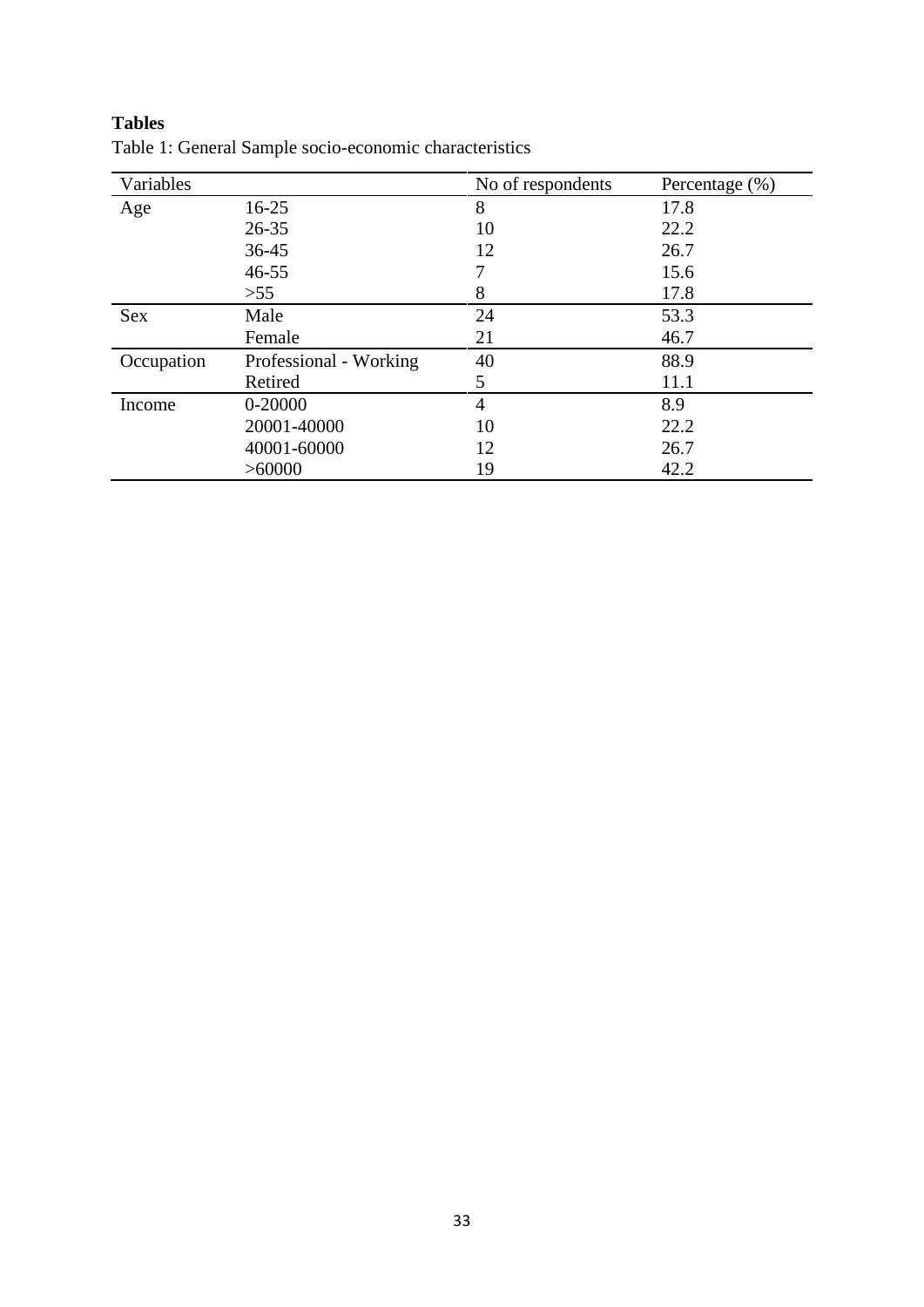|                                          | Mean  | Median | <b>STD</b> | Minimum | Maximum |
|------------------------------------------|-------|--------|------------|---------|---------|
| Before this Survey, what was your        |       | 3.00   | 0.98       | 1.00    | 4.00    |
| knowledge and understanding of carbon    |       |        |            |         |         |
| taxes?                                   |       |        |            |         |         |
| Who should carbon taxes apply to?        |       | 3.00   | 0.78       | 1.00    | 3.00    |
| Are individuals responsible for reducing |       | 3.00   | 0.89       | 1.00    | 5.00    |
| emissions?                               |       |        |            |         |         |
| Are energy companies responsible for     | 3.02  | 3.00   | 0.99       | 1.00    | 5.00    |
| reducing emissions?                      |       |        |            |         |         |
| Do you think increase consumer prices    |       | 3.00   | 1.02       | 1.00    | 4.00    |
| of gas and electric bills by £30 each is |       |        |            |         |         |
| fair?                                    |       |        |            |         |         |
| How much extra are people willing to     | 17.40 | 5.00   | 24.86      | 0.00    | 100.00  |
| pay?                                     |       |        |            |         |         |
| How does the public view carbon taxes?   |       | 3.00   | .99        | 1.00    | 3.00    |
| Do you think more could be done to       |       | 3.00   | 1.13       | 1.00    | 5.00    |
| fight global warming caused by burning   |       |        |            |         |         |
| Fossils, such as coal and gas?           |       |        |            |         |         |

Table 2: professional accountants' acceptability of carbon taxes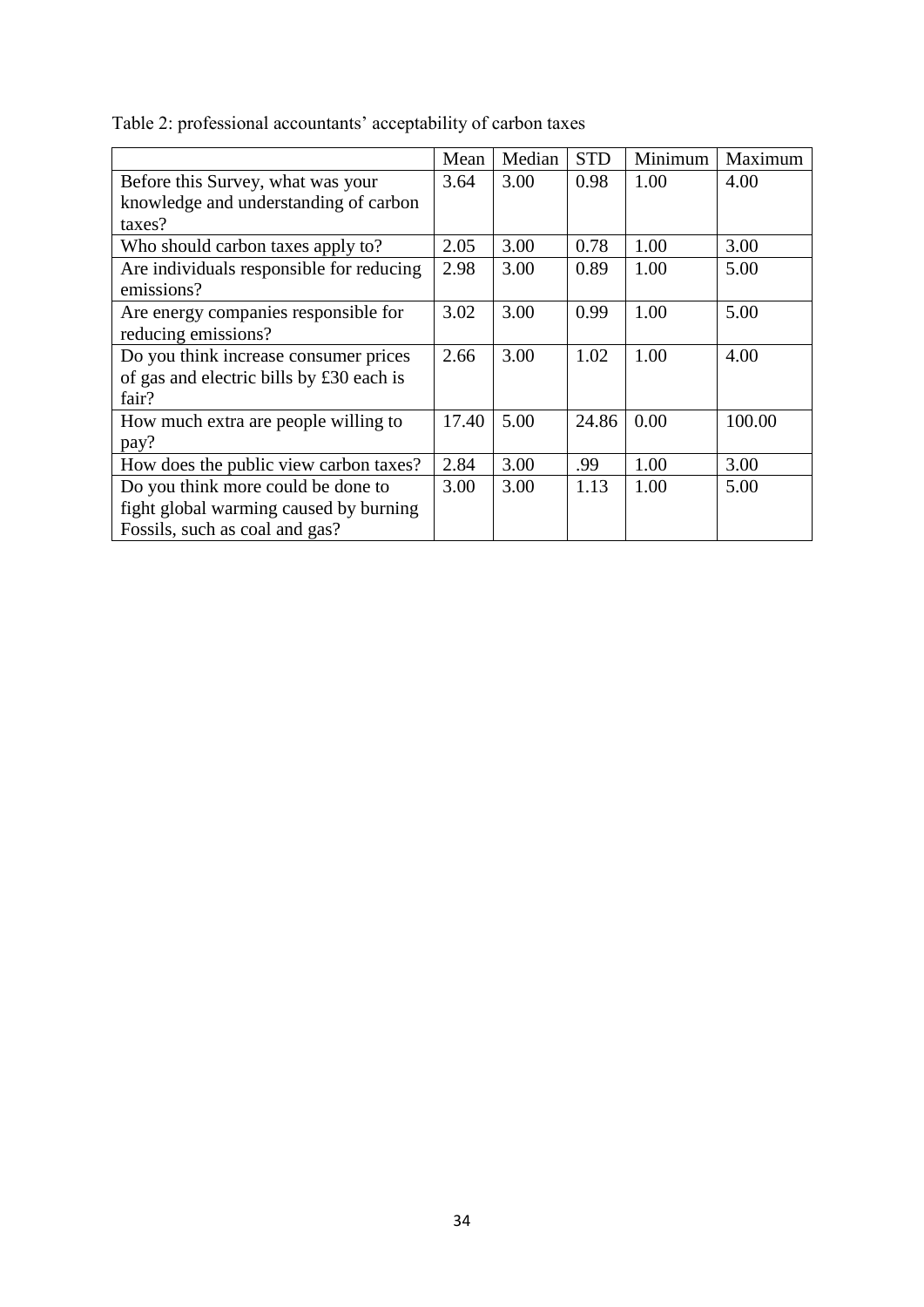# **Figures**



Fig 1. Who should carbon taxes apply to?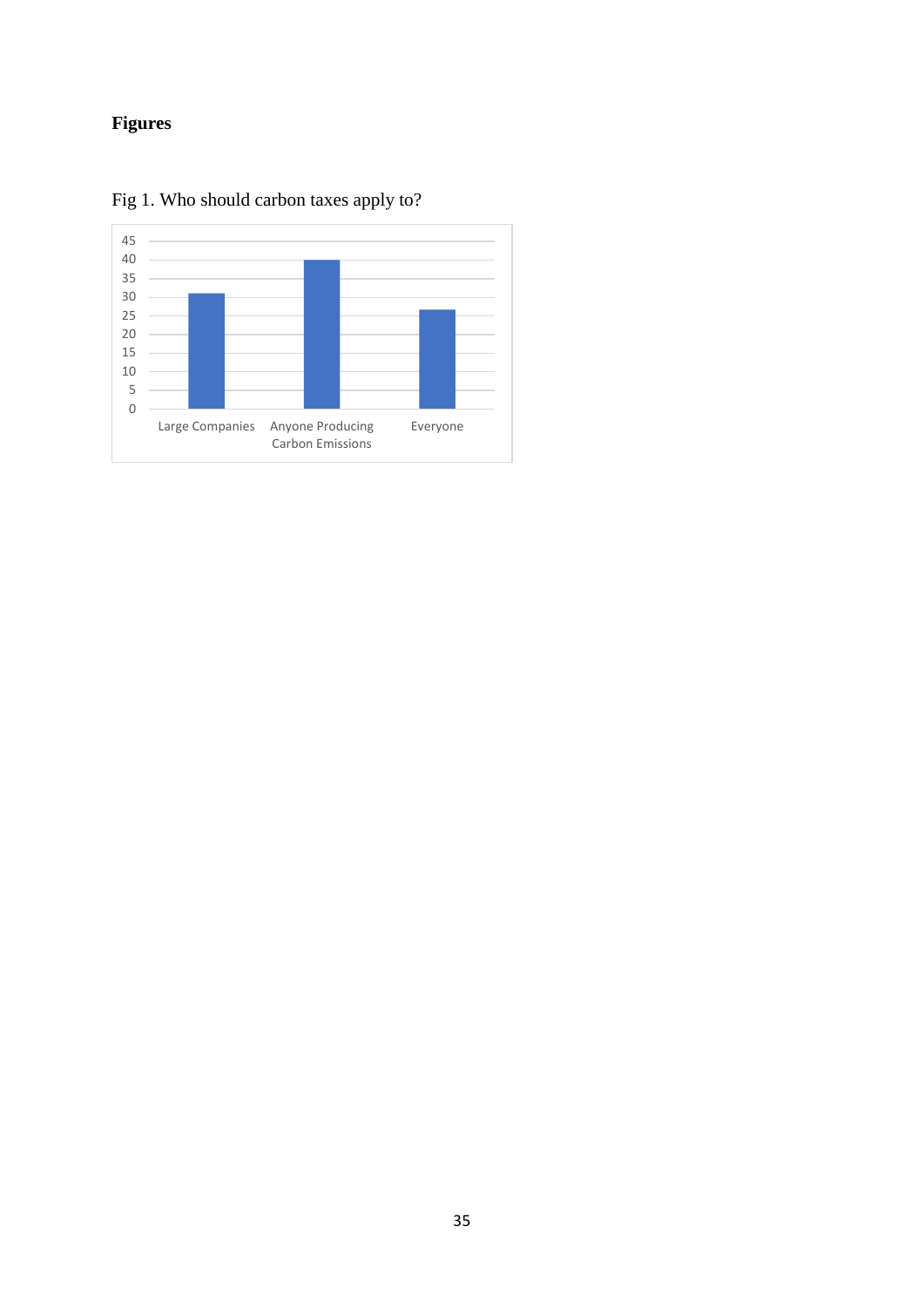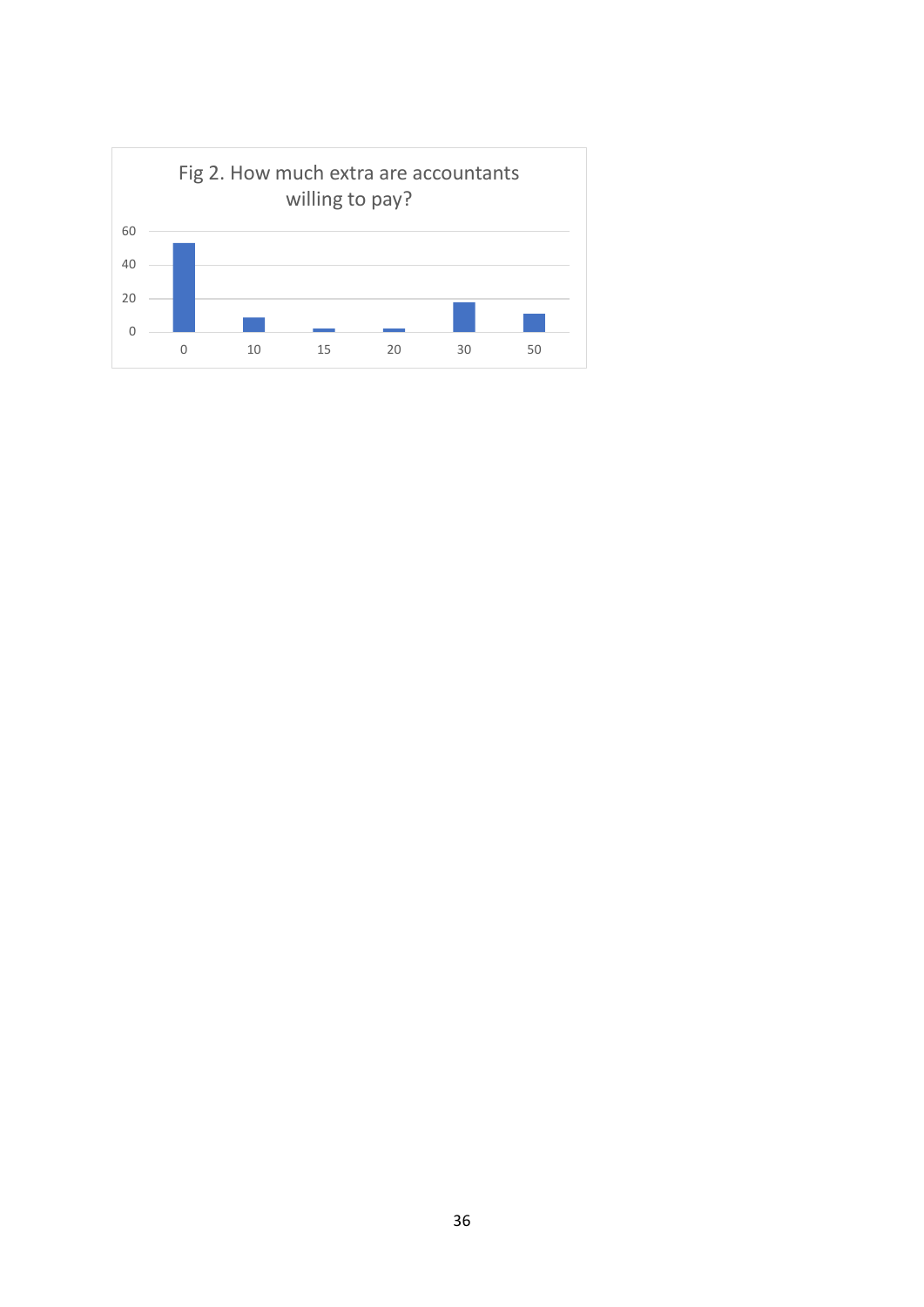